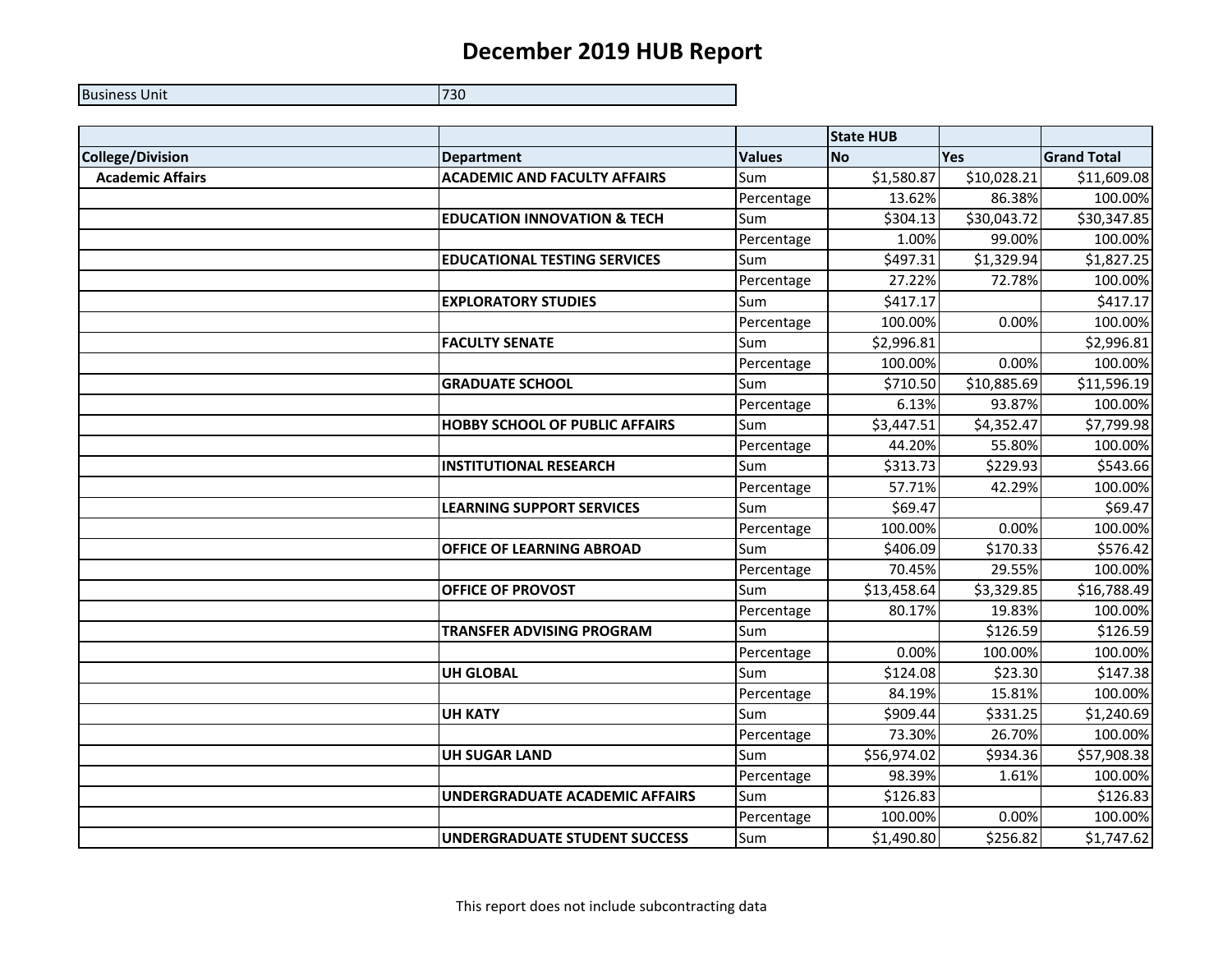| <b>Academic Affairs</b>            | <b>UNDERGRADUATE STUDENT SUCCESS</b>  | Percentage | 85.30%       | 14.70%      | 100.00%      |
|------------------------------------|---------------------------------------|------------|--------------|-------------|--------------|
|                                    | <b>WRITING CENTER</b>                 | Sum        | \$722.35     |             | \$722.35     |
|                                    |                                       | Percentage | 100.00%      | 0.00%       | 100.00%      |
| <b>Academic Affairs Sum</b>        |                                       |            | \$84,549.75  | \$62,042.46 | \$146,592.21 |
| <b>Academic Affairs Percentage</b> |                                       |            | 57.68%       | 42.32%      | 100.00%      |
| <b>Administration and Finance</b>  | <b>A&amp;F INTERNAL COMMUNICATION</b> | Sum        |              | \$12,612.04 | \$12,612.04  |
|                                    |                                       | Percentage | 0.00%        | 100.00%     | 100.00%      |
|                                    | <b>ADMINISTRATION &amp; FINANCE</b>   | Sum        | \$96,911.68  | \$7,914.83  | \$104,826.51 |
|                                    |                                       | Percentage | 92.45%       | 7.55%       | 100.00%      |
|                                    | <b>ASSOC VP FOR ADMINISTRATION</b>    | Sum        | \$3,446.61   | \$1,635.19  | \$5,081.80   |
|                                    |                                       | Percentage | 67.82%       | 32.18%      | 100.00%      |
|                                    | <b>AUXILIARY SERVICES OPERATIONS</b>  | Sum        | \$13,981.14  | \$1,194.17  | \$15,175.31  |
|                                    |                                       | Percentage | 92.13%       | 7.87%       | 100.00%      |
|                                    | <b>BUDGET</b>                         | Sum        | \$1,469.25   |             | \$1,469.25   |
|                                    |                                       | Percentage | 100.00%      | 0.00%       | 100.00%      |
|                                    | <b>BUSINESS SERVICES</b>              | Sum        | \$626.15     | \$7,628.80  | \$8,254.95   |
|                                    |                                       | Percentage | 7.59%        | 92.41%      | 100.00%      |
|                                    | <b>CAMPUS SAFETY SYSTEMS</b>          | Sum        | \$3,134.72   |             | \$3,134.72   |
|                                    |                                       | Percentage | 100.00%      | 0.00%       | 100.00%      |
|                                    | <b>CENTRAL FACILITY SERVICES</b>      | Sum        | \$3,881.97   | \$1,064.98  | \$4,946.95   |
|                                    |                                       | Percentage | 78.47%       | 21.53%      | 100.00%      |
|                                    | <b>CONTROLLER (PH)</b>                | Sum        | \$7,880.48   | \$90.00     | \$7,970.48   |
|                                    |                                       | Percentage | 98.87%       | 1.13%       | 100.00%      |
|                                    | <b>COUGAR CARD</b>                    | Sum        | \$6,992.75   | \$12,031.08 | \$19,023.83  |
|                                    |                                       | Percentage | 36.76%       | 63.24%      | 100.00%      |
|                                    | <b>CULLEN PERFORM HALL</b>            | Sum        | \$332.95     | \$527.93    | \$860.88     |
|                                    |                                       | Percentage | 38.68%       | 61.32%      | 100.00%      |
|                                    | <b>EMERGENCY MANAGEMENT</b>           | Sum        |              | \$59.68     | \$59.68      |
|                                    |                                       | Percentage | 0.00%        | 100.00%     | 100.00%      |
|                                    | <b>ENTERPRISE SYSTEMS</b>             | Sum        | \$442,711.20 | \$4,349.84  | \$447,061.04 |
|                                    |                                       | Percentage | 99.03%       | 0.97%       | 100.00%      |
|                                    | <b>ENV. HEALTH &amp; LIFE SAFETY</b>  | Sum        | \$546.70     | \$373.39    | \$920.09     |
|                                    |                                       | Percentage | 59.42%       | 40.58%      | 100.00%      |
|                                    | <b>FACILITIES BUSINESS SERVICES</b>   | Sum        |              | \$4,741.46  | \$4,741.46   |
|                                    |                                       | Percentage | 0.00%        | 100.00%     | 100.00%      |
|                                    | <b>FACILITIES MANAGEMENT</b>          | Sum        | \$11,163.77  | \$7,627.14  | \$18,790.91  |
|                                    |                                       | Percentage | 59.41%       | 40.59%      | 100.00%      |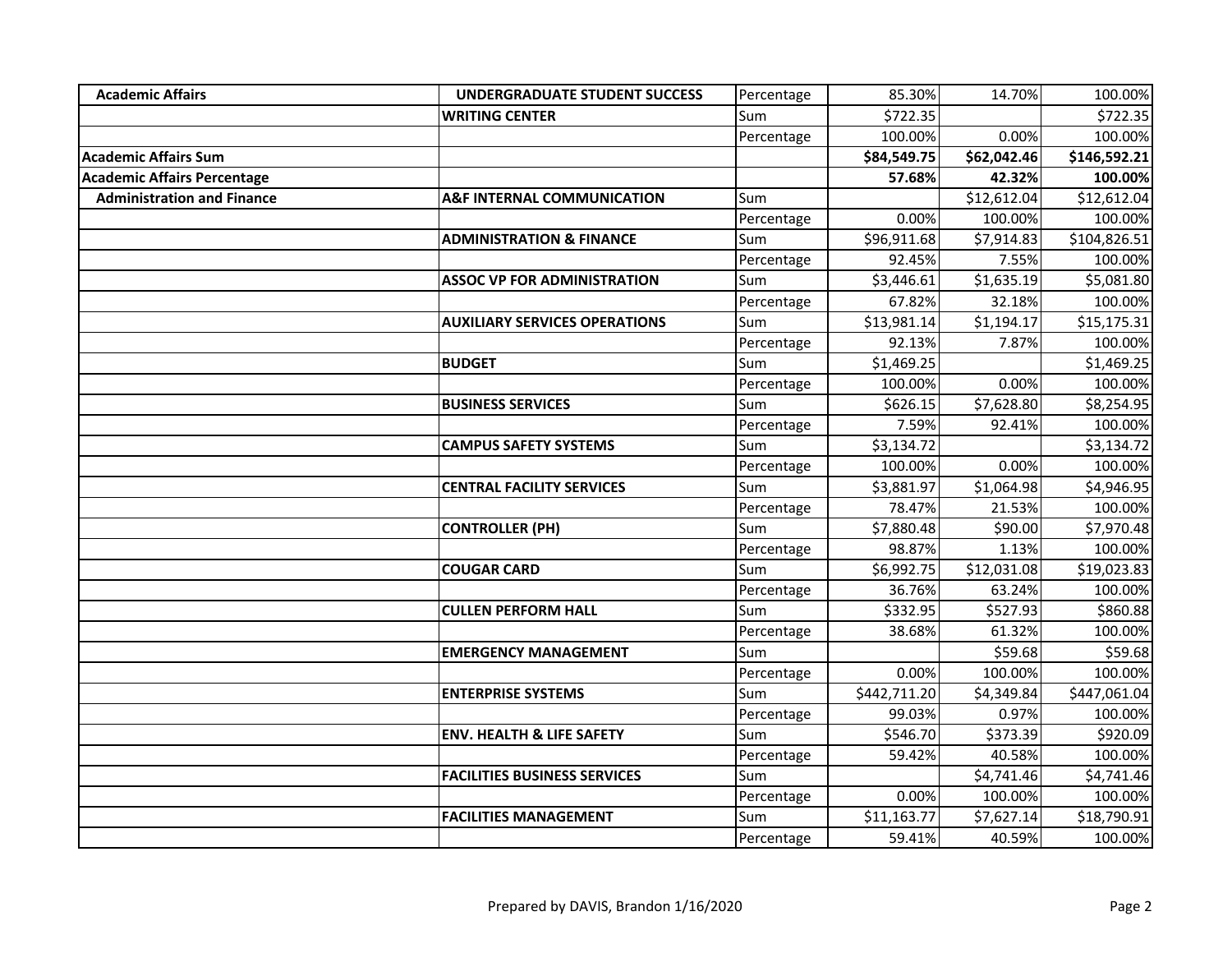| <b>Administration and Finance</b> | <b>FACILITIES OPERATION &amp; MAINT</b>   | Sum        | \$80,385.85     | \$6,155.51   | \$86,541.36                  |
|-----------------------------------|-------------------------------------------|------------|-----------------|--------------|------------------------------|
|                                   |                                           | Percentage | 92.89%          | 7.11%        | 100.00%                      |
|                                   | <b>FACILITIES PLANNING &amp; CONSTRUC</b> | Sum        | \$16,601,345.71 |              | \$465,940.20 \$17,067,285.91 |
|                                   |                                           | Percentage | 97.27%          | 2.73%        | 100.00%                      |
|                                   | <b>FACILITIES/CONSTRUC MGMT ADMIN</b>     | Sum        |                 | \$232.09     | \$232.09                     |
|                                   |                                           | Percentage | 0.00%           | 100.00%      | 100.00%                      |
|                                   | FIRE LIFE SAFETY SERVICES                 | Sum        | \$435.19        |              | \$435.19                     |
|                                   |                                           | Percentage | 100.00%         | 0.00%        | 100.00%                      |
|                                   | HIGH PERFORMANCE & COMP NETWK             | Sum        | \$914.06        | \$1,162.40   | \$2,076.46                   |
|                                   |                                           | Percentage | 44.02%          | 55.98%       | 100.00%                      |
|                                   | <b>HUMAN RESOURCES</b>                    | Sum        | \$66,250.74     | \$17,205.08  | \$83,455.82                  |
|                                   |                                           | Percentage | 79.38%          | 20.62%       | 100.00%                      |
|                                   | <b>INST - BUSINESS SERVICES</b>           | Sum        | \$163,527.18    |              | \$163,527.18                 |
|                                   |                                           | Percentage | 100.00%         | 0.00%        | 100.00%                      |
|                                   | <b>INST - FINANCIAL ACCOUNTING</b>        | Sum        | \$500.00        |              | \$500.00                     |
|                                   |                                           | Percentage | 100.00%         | 0.00%        | 100.00%                      |
|                                   | <b>INSTITUTIONAL HUMAN RESOURCES</b>      | Sum        | \$8,190.00      |              | \$8,190.00                   |
|                                   |                                           | Percentage | 100.00%         | 0.00%        | 100.00%                      |
|                                   | <b>KUHF RADIO</b>                         | Sum        | \$34,320.98     | \$63,078.88  | \$97,399.86                  |
|                                   |                                           | Percentage | 35.24%          | 64.76%       | 100.00%                      |
|                                   | <b>MINOR &amp; PLANNED PROJECTS</b>       | Sum        | \$15,689.84     | \$2,619.68   | \$18,309.52                  |
|                                   |                                           | Percentage | 85.69%          | 14.31%       | 100.00%                      |
|                                   | <b>MINOR IN-HOUSE CONSTRUCTION</b>        | Sum        | \$319.02        | \$230.00     | \$549.02                     |
|                                   |                                           | Percentage | 58.11%          | 41.89%       | 100.00%                      |
|                                   | OFFICE EQUAL OPPORTUNITY SRVS             | Sum        | \$408.01        | \$13,593.25  | \$14,001.26                  |
|                                   |                                           | Percentage | 2.91%           | 97.09%       | 100.00%                      |
|                                   | <b>OFFICE OF SUSTAINABILITY</b>           | Sum        | \$176.95        |              | \$176.95                     |
|                                   |                                           | Percentage | 100.00%         | 0.00%        | 100.00%                      |
|                                   | <b>PARKING &amp; TRANS SERVICES</b>       | Sum        | \$11,462.26     | \$44,990.69  | \$56,452.95                  |
|                                   |                                           | Percentage | 20.30%          | 79.70%       | 100.00%                      |
|                                   | PHY PLANT-AUTOMOTIVE                      | Sum        | \$1,266.00      | \$8,384.93   | \$9,650.93                   |
|                                   |                                           | Percentage | 13.12%          | 86.88%       | 100.00%                      |
|                                   | PHY PLANT-GROUNDS MAINT                   | Sum        | \$15,539.26     | \$78.74      | \$15,618.00                  |
|                                   |                                           | Percentage | 99.50%          | 0.50%        | 100.00%                      |
|                                   | PHY PLANT-SOLID WASTE                     | Sum        | \$3,328.28      | \$194.59     | \$3,522.87                   |
|                                   |                                           | Percentage | 94.48%          | 5.52%        | 100.00%                      |
|                                   | PHYSICAL PLANT                            | Sum        | \$149,172.07    | \$503,471.57 | \$652,643.64                 |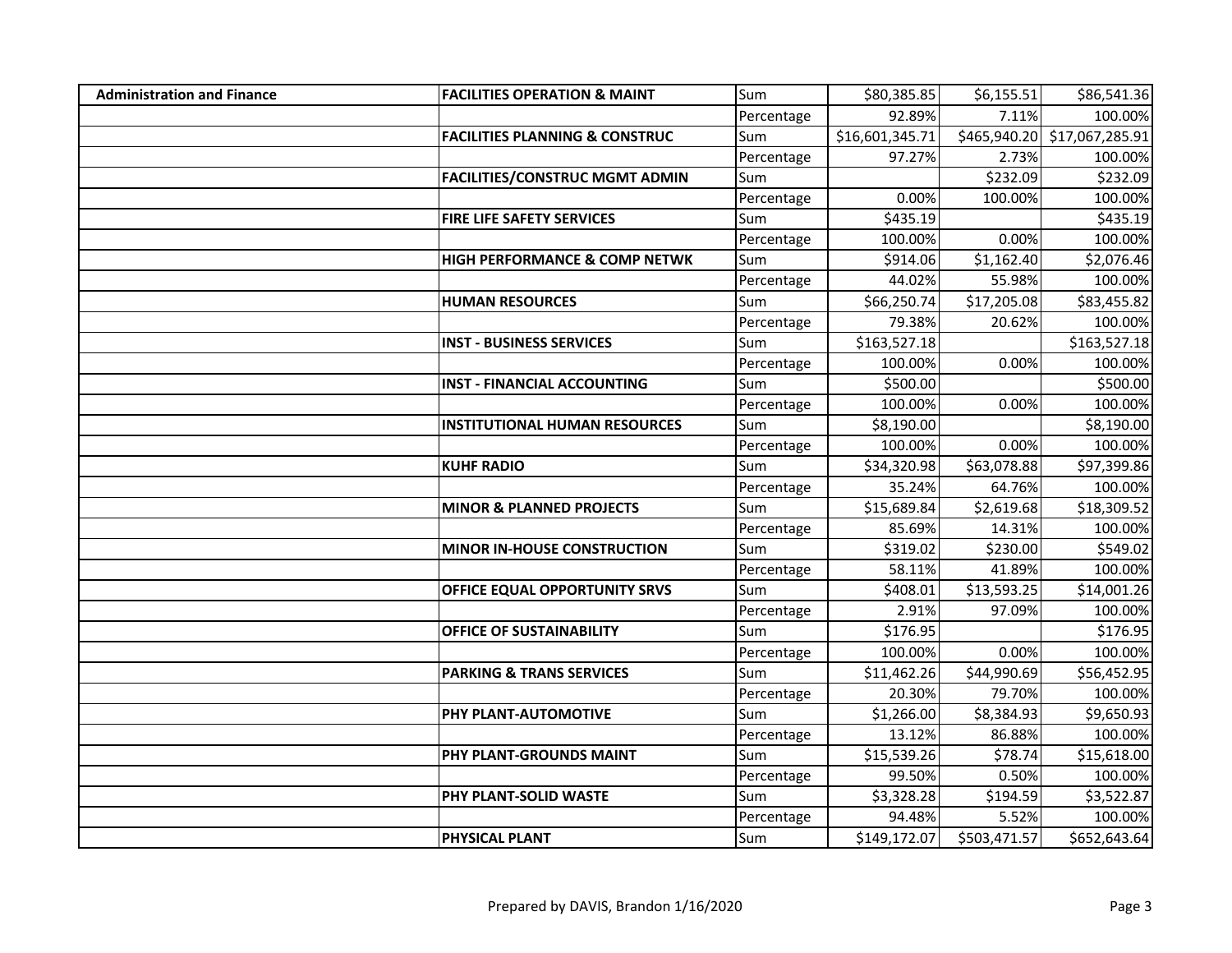| <b>Administration and Finance</b>            | <b>PHYSICAL PLANT</b>                    | Percentage | 22.86%       | 77.14%       | 100.00%                                        |
|----------------------------------------------|------------------------------------------|------------|--------------|--------------|------------------------------------------------|
|                                              | <b>PLANNING</b>                          | Sum        | \$542.01     |              | \$542.01                                       |
|                                              |                                          | Percentage | 100.00%      | 0.00%        | 100.00%                                        |
|                                              | <b>POLICE</b>                            | Sum        | \$53,858.33  | \$1,245.27   | \$55,103.60                                    |
|                                              |                                          | Percentage | 97.74%       | 2.26%        | 100.00%                                        |
|                                              | POSTAL SERVICES OPERATIONS               | Sum        | \$4,213.41   |              | \$4,213.41                                     |
|                                              |                                          | Percentage | 100.00%      | 0.00%        | 100.00%                                        |
|                                              | PRINTING OPERATIONS                      | Sum        | \$6,697.61   | \$176.91     | \$6,874.52                                     |
|                                              |                                          | Percentage | 97.43%       | 2.57%        | 100.00%                                        |
|                                              | <b>PUBLIC ART</b>                        | Sum        | \$23,229.50  | \$2,268.76   | \$25,498.26                                    |
|                                              |                                          | Percentage | 91.10%       | 8.90%        | 100.00%                                        |
|                                              | <b>PURCHASED UTILITIES</b>               | Sum        | \$55,216.97  |              | \$55,216.97                                    |
|                                              |                                          | Percentage | 100.00%      | 0.00%        | 100.00%                                        |
|                                              | <b>REAL ESTATE SERVICES</b>              | Sum        | \$12.48      |              | \$12.48                                        |
|                                              |                                          | Percentage | 100.00%      | 0.00%        | 100.00%                                        |
|                                              | <b>RISK MANAGEMENT</b>                   | Sum        | \$138.43     |              | \$138.43                                       |
|                                              |                                          | Percentage | 100.00%      | 0.00%        | 100.00%                                        |
|                                              | <b>SERVICE LEVEL AGREEMENT</b>           | Sum        | \$11,293.96  | \$152,710.00 | \$164,003.96                                   |
|                                              |                                          | Percentage | 6.89%        | 93.11%       | 100.00%                                        |
|                                              | <b>STUDENT BUSINESS SERVICES</b>         | Sum        | \$18,450.08  | $-53,017.61$ | \$15,432.47                                    |
|                                              |                                          | Percentage | 119.55%      | $-19.55%$    | 100.00%                                        |
|                                              | <b>TECHNOLOGY SERVICES &amp; SUPPORT</b> | Sum        | \$108,345.65 | \$55,272.00  | \$163,617.65                                   |
|                                              |                                          | Percentage | 66.22%       | 33.78%       | 100.00%                                        |
|                                              | TV PUBLIC BROADCASTING                   | Sum        | \$45,357.46  | \$13,379.55  | \$58,737.01                                    |
|                                              |                                          | Percentage | 77.22%       | 22.78%       | 100.00%                                        |
|                                              | <b>UIT BUSINESS SERVICES</b>             | Sum        | \$1,497.88   | \$873.71     | \$2,371.59                                     |
|                                              |                                          | Percentage | 63.16%       | 36.84%       | 100.00%                                        |
|                                              | <b>UIT SECURITY</b>                      | Sum        | \$142.89     | \$262.09     | \$404.98                                       |
|                                              |                                          | Percentage | 35.28%       | 64.72%       | 100.00%                                        |
|                                              | <b>UNIV PROP SERV OPERATIONS</b>         | Sum        | \$241,060.15 |              | \$241,060.15                                   |
|                                              |                                          | Percentage | 100.00%      | 0.00%        | 100.00%                                        |
|                                              | UNIVERSITY INFORMATION TECH              | Sum        | \$2,835.06   | \$109.13     | \$2,944.19                                     |
|                                              |                                          | Percentage | 96.29%       | 3.71%        | 100.00%                                        |
| <b>Administration and Finance Sum</b>        |                                          |            |              |              | \$18,319,202.64 \$1,412,467.95 \$19,731,670.59 |
| <b>Administration and Finance Percentage</b> |                                          |            | 92.84%       | 7.16%        | 100.00%                                        |
| <b>Architecture</b>                          | <b>COMMU DESIGN CNTR SUSAN ROGERS</b>    | Sum        | \$551.30     |              | \$551.30                                       |
|                                              |                                          | Percentage | 100.00%      | 0.00%        | 100.00%                                        |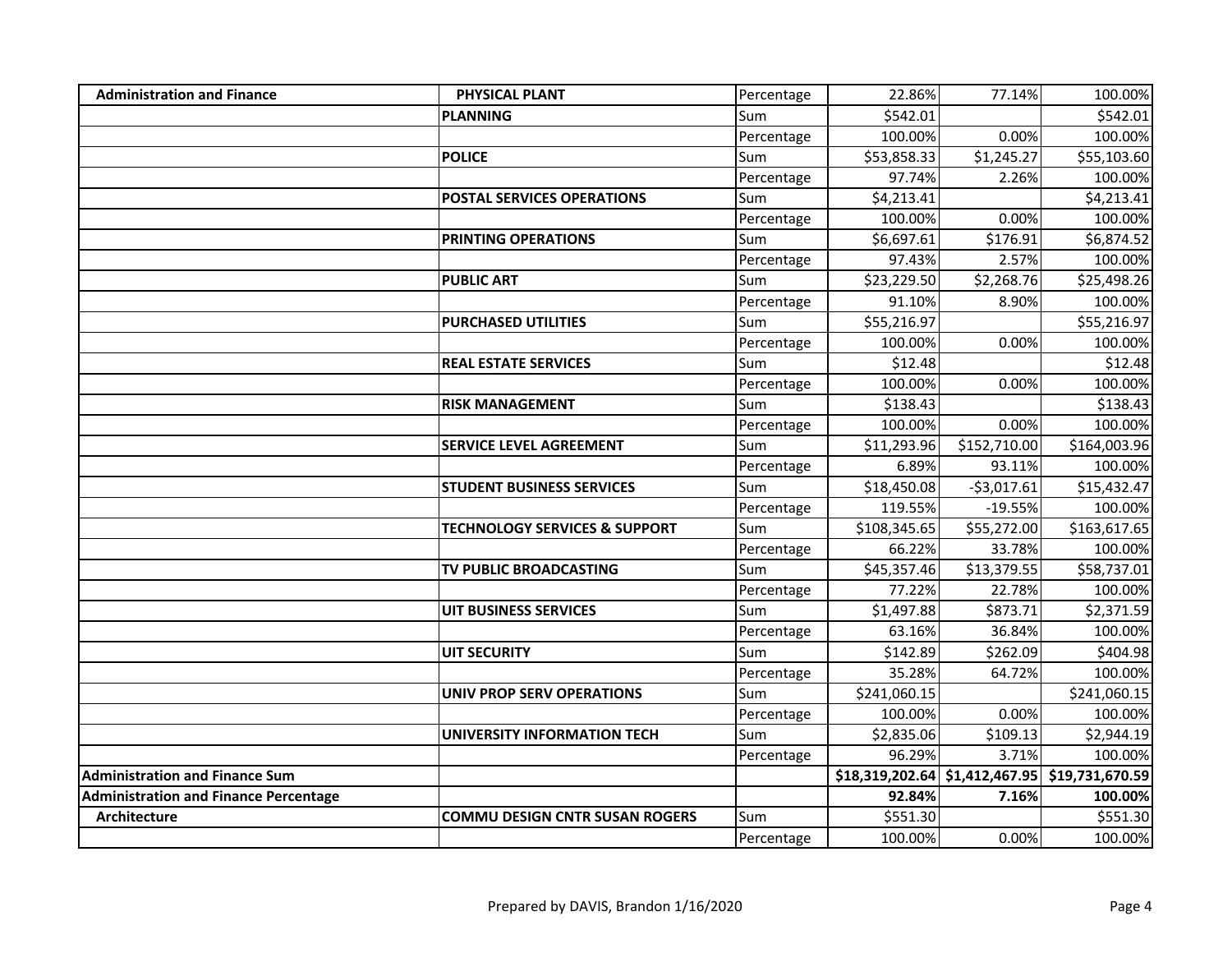| Architecture                   | <b>DEAN, G D HINES ARCH &amp; DESIGN</b> | Sum        | \$67,514.76  | \$13,596.46 | \$81,111.22  |
|--------------------------------|------------------------------------------|------------|--------------|-------------|--------------|
|                                |                                          | Percentage | 83.24%       | 16.76%      | 100.00%      |
| <b>Architecture Sum</b>        |                                          |            | \$68,066.06  | \$13,596.46 | \$81,662.52  |
| <b>Architecture Percentage</b> |                                          |            | 83.35%       | 16.65%      | 100.00%      |
| <b>Business Administration</b> | <b>ACCOUNTANCY AND TAXATION</b>          | Sum        | \$7,908.75   | \$540.26    | \$8,449.01   |
|                                |                                          | Percentage | 93.61%       | 6.39%       | 100.00%      |
|                                | <b>ACCOUNTING CERTIFICATE PROGRAM</b>    | Sum        | \$2,068.99   | \$26.54     | \$2,095.53   |
|                                |                                          | Percentage | 98.73%       | 1.27%       | 100.00%      |
|                                | <b>BAUER CAREER SERVICES CTR</b>         | Sum        | \$5,497.65   | \$2,491.17  | \$7,988.82   |
|                                |                                          | Percentage | 68.82%       | 31.18%      | 100.00%      |
|                                | <b>BAUER COMMUNICATIONS</b>              | Sum        | \$3,922.53   | \$15,505.66 | \$19,428.19  |
|                                |                                          | Percentage | 20.19%       | 79.81%      | 100.00%      |
|                                | <b>BAUER DIVISION OF TECHNOLOGY</b>      | Sum        | \$12,807.15  | \$3,114.50  | \$15,921.65  |
|                                |                                          | Percentage | 80.44%       | 19.56%      | 100.00%      |
|                                | <b>BAUER GRADUATEPROFESSIONALPRGS</b>    | Sum        | \$105,178.76 | \$7,500.00  | \$112,678.76 |
|                                |                                          | Percentage | 93.34%       | 6.66%       | 100.00%      |
|                                | <b>CTR FOR EXECUTIVE DEVELOPMENT</b>     | Sum        | \$198.95     |             | \$198.95     |
|                                |                                          | Percentage | 100.00%      | 0.00%       | 100.00%      |
|                                | <b>DEAN'S OFFICE BAUER COLLEGE</b>       | Sum        | \$84,394.14  | \$27,518.20 | \$111,912.34 |
|                                |                                          | Percentage | 75.41%       | 24.59%      | 100.00%      |
|                                | <b>DECISION AND INFORMATION SCIEN</b>    | Sum        | \$1,558.66   | \$4,552.90  | \$6,111.56   |
|                                |                                          | Percentage | 25.50%       | 74.50%      | 100.00%      |
|                                | <b>EXECUTIVE DEGREE PROGRAMS</b>         | Sum        | \$23,204.72  | \$635.29    | \$23,840.01  |
|                                |                                          | Percentage | 97.34%       | 2.66%       | 100.00%      |
|                                | <b>FINANCE DEPARTMENT</b>                | Sum        | \$6,364.87   | \$286.35    | \$6,651.22   |
|                                |                                          | Percentage | 95.69%       | 4.31%       | 100.00%      |
|                                | <b>MANAGEMENT DEPARTMENT</b>             | Sum        | \$780.51     | \$393.44    | \$1,173.95   |
|                                |                                          | Percentage | 66.49%       | 33.51%      | 100.00%      |
|                                | <b>MARKETING DEPARTMENT</b>              | Sum        | \$2,349.50   | \$816.94    | \$3,166.44   |
|                                |                                          | Percentage | 74.20%       | 25.80%      | 100.00%      |
|                                | <b>SALES EXCELLENCE INSTITUTE</b>        | Sum        | \$29,191.61  | \$11,066.37 | \$40,257.98  |
|                                |                                          | Percentage | 72.51%       | 27.49%      | 100.00%      |
|                                | <b>SMALL BUSINESS DEV CENTER</b>         | Sum        | \$18,437.69  | \$9,315.65  | \$27,753.34  |
|                                |                                          | Percentage | 66.43%       | 33.57%      | 100.00%      |
|                                | <b>UNDERGRAD BUSINESS PROG</b>           | Sum        | \$2,289.83   | \$5,781.52  | \$8,071.35   |
|                                |                                          | Percentage | 28.37%       | 71.63%      | 100.00%      |
|                                | <b>WOLFF CTR FOR ENTREPRENEURSHIP</b>    | Sum        | \$3,300.68   | \$4,544.36  | \$7,845.04   |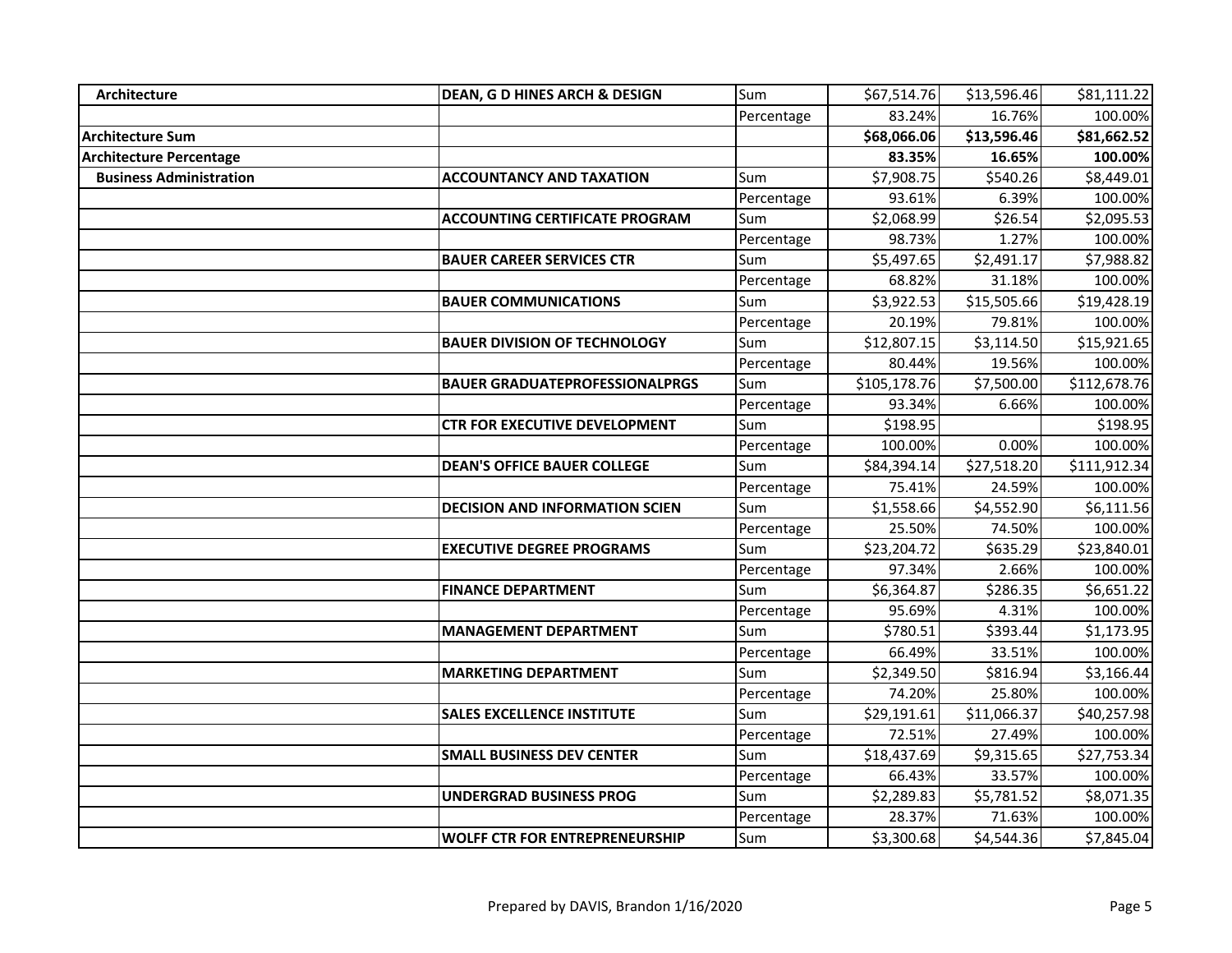| <b>Business Administration</b>            | <b>WOLFF CTR FOR ENTREPRENEURSHIP</b>     | Percentage | 42.07%         | 57.93%      | 100.00%        |
|-------------------------------------------|-------------------------------------------|------------|----------------|-------------|----------------|
| <b>Business Administration Sum</b>        |                                           |            | \$309,454.99   | \$94,089.15 | \$403,544.14   |
| <b>Business Administration Percentage</b> |                                           |            | 76.68%         | 23.32%      | 100.00%        |
| <b>Chancellor/President</b>               | <b>BASEBALL</b>                           | Sum        | \$14,363.72    |             | \$14,363.72    |
|                                           |                                           | Percentage | 100.00%        | 0.00%       | 100.00%        |
|                                           | <b>COMPLIANCE</b>                         | Sum        | \$203.77       |             | \$203.77       |
|                                           |                                           | Percentage | 100.00%        | 0.00%       | 100.00%        |
|                                           | <b>FOOTBALL</b>                           | Sum        | \$271,479.31   | \$5,273.98  | \$276,753.29   |
|                                           |                                           | Percentage | 98.09%         | 1.91%       | 100.00%        |
|                                           | <b>INTERCOLLEGIATE ATHLETICS</b>          | Sum        | \$1,104,409.86 | \$4,813.76  | \$1,109,223.62 |
|                                           |                                           | Percentage | 99.57%         | 0.43%       | 100.00%        |
|                                           | <b>MEN'S BASKETBALL</b>                   | Sum        | \$26,322.57    | \$2,903.01  | \$29,225.58    |
|                                           |                                           | Percentage | 90.07%         | 9.93%       | 100.00%        |
|                                           | <b>MEN'S GOLF</b>                         | Sum        | \$8,575.38     |             | \$8,575.38     |
|                                           |                                           | Percentage | 100.00%        | 0.00%       | 100.00%        |
|                                           | <b>MEN'S TRACK AND FIELD</b>              | Sum        | \$2,013.90     |             | \$2,013.90     |
|                                           |                                           | Percentage | 100.00%        | 0.00%       | 100.00%        |
|                                           | <b>NEIGHBORHOOD &amp; STRATEGIC INITI</b> | Sum        | \$1,649.91     | \$462.88    | \$2,112.79     |
|                                           |                                           | Percentage | 78.09%         | 21.91%      | 100.00%        |
|                                           | OFF OF PROTOCOL SPECIAL EVENTS            | Sum        | \$61,151.42    | \$13,399.74 | \$74,551.16    |
|                                           |                                           | Percentage | 82.03%         | 17.97%      | 100.00%        |
|                                           | <b>PRESIDENT</b>                          | Sum        | \$8,662.35     | \$7,442.03  | \$16,104.38    |
|                                           |                                           | Percentage | 53.79%         | 46.21%      | 100.00%        |
|                                           | <b>STAFF COUNCIL</b>                      | Sum        | \$1,935.65     | \$85.85     | \$2,021.50     |
|                                           |                                           | Percentage | 95.75%         | 4.25%       | 100.00%        |
|                                           | <b>UH ENERGY</b>                          | Sum        | \$1,237.47     | \$436.17    | \$1,673.64     |
|                                           |                                           | Percentage | 73.94%         | 26.06%      | 100.00%        |
|                                           | <b>WOMEN'S BASKETBALL</b>                 | Sum        | \$17,780.89    | \$797.18    | \$18,578.07    |
|                                           |                                           | Percentage | 95.71%         | 4.29%       | 100.00%        |
|                                           | <b>WOMEN'S GOLF</b>                       | Sum        | \$666.31       |             | \$666.31       |
|                                           |                                           | Percentage | 100.00%        | 0.00%       | 100.00%        |
|                                           | <b>WOMEN'S SOCCER</b>                     | Sum        | \$15,395.75    |             | \$15,395.75    |
|                                           |                                           | Percentage | 100.00%        | 0.00%       | 100.00%        |
|                                           | <b>WOMEN'S SOFTBALL</b>                   | Sum        | \$7,486.92     |             | \$7,486.92     |
|                                           |                                           | Percentage | 100.00%        | 0.00%       | 100.00%        |
|                                           | <b>WOMEN'S SWIMMING &amp; DIVING</b>      | Sum        | \$770.00       |             | \$770.00       |
|                                           |                                           | Percentage | 100.00%        | 0.00%       | 100.00%        |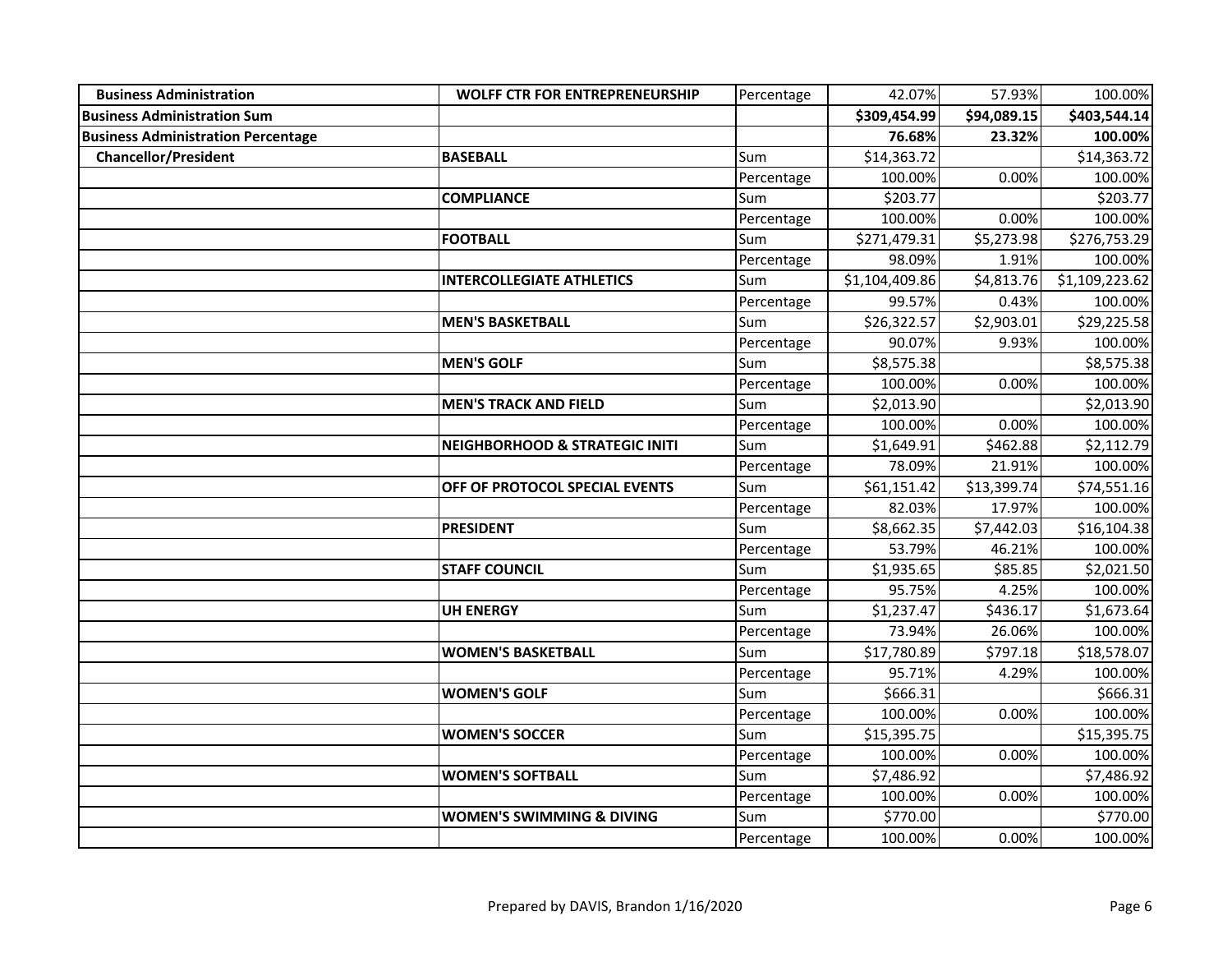| <b>Chancellor/President</b>            | <b>WOMEN'S TENNIS</b>                    | Sum        | \$46.86        |             | \$46.86        |
|----------------------------------------|------------------------------------------|------------|----------------|-------------|----------------|
|                                        |                                          | Percentage | 100.00%        | 0.00%       | 100.00%        |
|                                        | <b>WOMEN'S VOLLEYBALL</b>                | Sum        | \$13,391.47    |             | \$13,391.47    |
|                                        |                                          | Percentage | 100.00%        | 0.00%       | 100.00%        |
| <b>Chancellor/President Sum</b>        |                                          |            | \$1,557,543.51 | \$35,614.60 | \$1,593,158.11 |
| <b>Chancellor/President Percentage</b> |                                          |            | 97.76%         | 2.24%       | 100.00%        |
| <b>College of Medicine</b>             | <b>BEHAVIORAL &amp; SOCIAL SCIENCES</b>  | Sum        | \$37.50        | \$266.15    | \$303.65       |
|                                        |                                          | Percentage | 12.35%         | 87.65%      | 100.00%        |
|                                        | <b>CLINICAL SCIENCES</b>                 | Sum        |                | \$5,620.44  | \$5,620.44     |
|                                        |                                          | Percentage | 0.00%          | 100.00%     | 100.00%        |
|                                        | <b>MEDICAL EDUCATION</b>                 | Sum        | \$5,212.50     | \$3,022.06  | \$8,234.56     |
|                                        |                                          | Percentage | 63.30%         | 36.70%      | 100.00%        |
|                                        | OFFICE OF THE DEAN                       | Sum        | \$9,409.78     | \$2,634.06  | \$12,043.84    |
|                                        |                                          | Percentage | 78.13%         | 21.87%      | 100.00%        |
|                                        | <b>STU AFF ADMISSIONS &amp; OUTREACH</b> | Sum        |                | \$370.44    | \$370.44       |
|                                        |                                          | Percentage | 0.00%          | 100.00%     | 100.00%        |
| <b>College of Medicine Sum</b>         |                                          |            | \$14,659.78    | \$11,913.15 | \$26,572.93    |
| <b>College of Medicine Percentage</b>  |                                          |            | 55.17%         | 44.83%      | 100.00%        |
| <b>College of Nursing</b>              | <b>DEANS OFFICE - COLLEG OF NURSI</b>    | Sum        | \$27,780.11    | \$36,353.90 | \$64,134.01    |
|                                        |                                          | Percentage | 43.32%         | 56.68%      | 100.00%        |
| <b>College of Nursing Sum</b>          |                                          |            | \$27,780.11    | \$36,353.90 | \$64,134.01    |
| <b>College of Nursing Percentage</b>   |                                          |            | 43.32%         | 56.68%      | 100.00%        |
| <b>College of the Arts</b>             | <b>ART</b>                               | Sum        | \$17,725.29    | \$356.08    | \$18,081.37    |
|                                        |                                          | Percentage | 98.03%         | 1.97%       | 100.00%        |
|                                        | <b>BAND</b>                              | Sum        | \$12,080.47    | \$157.12    | \$12,237.59    |
|                                        |                                          | Percentage | 98.72%         | 1.28%       | 100.00%        |
|                                        | <b>BLAFFER GALLERY</b>                   | Sum        | \$1,761.57     |             | \$1,761.57     |
|                                        |                                          | Percentage | 100.00%        | 0.00%       | 100.00%        |
|                                        | <b>CWMCA CENTER FOR THE ARTS</b>         | Sum        | \$22,931.64    |             | \$22,931.64    |
|                                        |                                          | Percentage | 100.00%        | 0.00%       | 100.00%        |
|                                        | <b>DEAN OFFIC THE COLLEGE OF ARTS</b>    | Sum        | \$6,008.03     | \$941.30    | \$6,949.33     |
|                                        |                                          | Percentage | 86.45%         | 13.55%      | 100.00%        |
|                                        | <b>MUSIC</b>                             | Sum        | \$75,027.56    |             | \$75,027.56    |
|                                        |                                          | Percentage | 100.00%        | 0.00%       | 100.00%        |
|                                        | <b>THEATER</b>                           | Sum        | \$4,647.68     | \$383.16    | \$5,030.84     |
|                                        |                                          | Percentage | 92.38%         | 7.62%       | 100.00%        |
| <b>College of the Arts Sum</b>         |                                          |            | \$140,182.24   | \$1,837.66  | \$142,019.90   |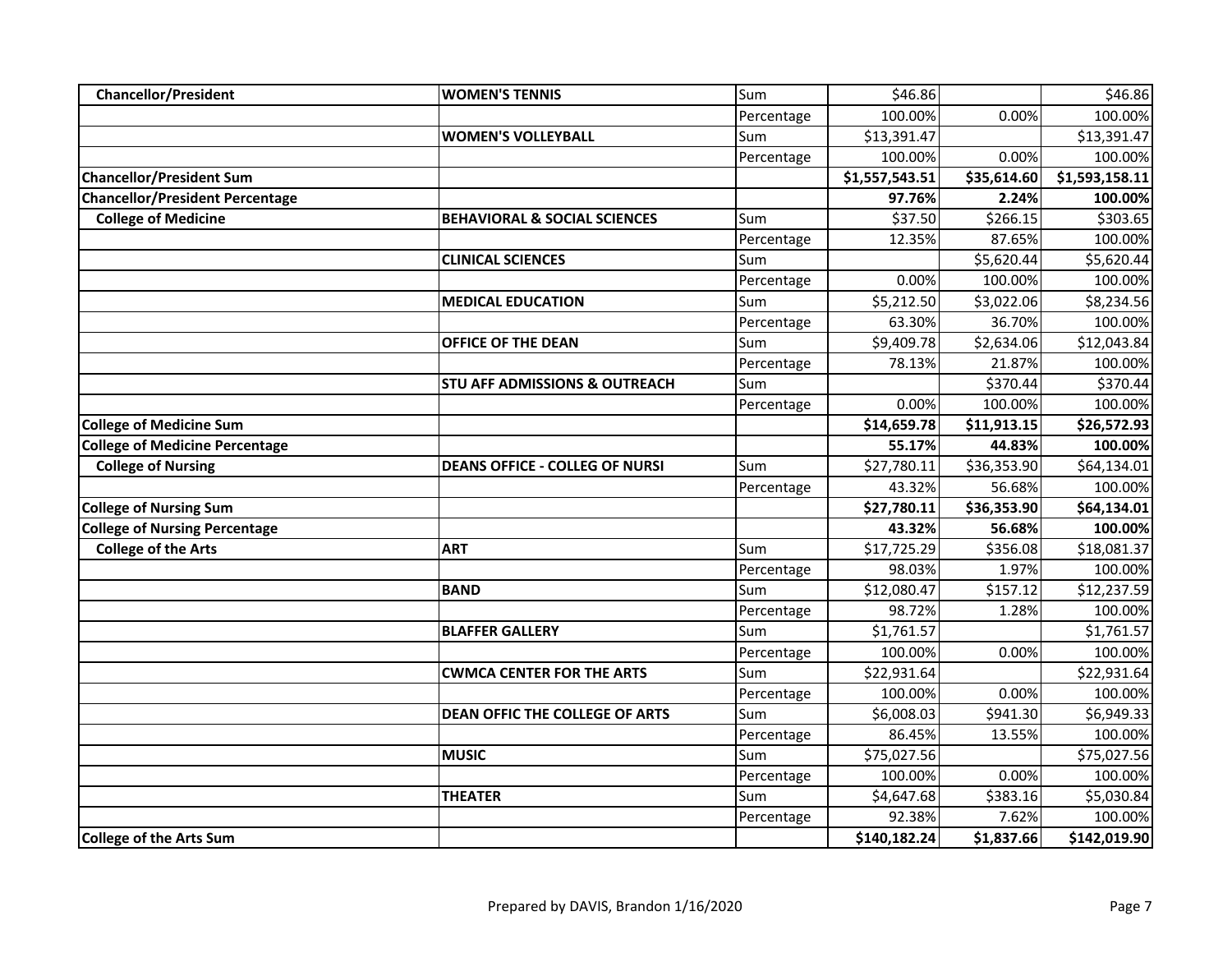| College of the Arts Percentage |                                         |            | 98.71%       | 1.29%      | 100.00%      |
|--------------------------------|-----------------------------------------|------------|--------------|------------|--------------|
| <b>Education</b>               | <b>ASIAN AMERICAN STUDIES</b>           | Sum        | \$86.40      |            | \$86.40      |
|                                |                                         | Percentage | 100.00%      | 0.00%      | 100.00%      |
|                                | CENTER FOR INFO TECG IN ED.             | Sum        | \$1,829.80   | \$1,898.02 | \$3,727.82   |
|                                |                                         | Percentage | 49.08%       | 50.92%     | 100.00%      |
|                                | <b>CHARTER SCHOOL</b>                   | Sum        | \$2,383.82   | \$658.48   | \$3,042.30   |
|                                |                                         | Percentage | 78.36%       | 21.64%     | 100.00%      |
|                                | <b>CURRICULUM AND INSTRUCTION</b>       | Sum        | \$12,686.14  | \$431.07   | \$13,117.21  |
|                                |                                         | Percentage | 96.71%       | 3.29%      | 100.00%      |
|                                | <b>DEAN, EDUCATION</b>                  | Sum        | \$10,041.37  | \$3,113.37 | \$13,154.74  |
|                                |                                         | Percentage | 76.33%       | 23.67%     | 100.00%      |
|                                | ED LEADERSHIP & POLICY STUDIES          | Sum        | \$18,086.75  | \$1,301.07 | \$19,387.82  |
|                                |                                         | Percentage | 93.29%       | 6.71%      | 100.00%      |
|                                | PSYCH, HLTH & LEARNING SCIENCE          | Sum        | \$5,745.85   | \$777.74   | \$6,523.59   |
|                                |                                         | Percentage | 88.08%       | 11.92%     | 100.00%      |
| <b>Education Sum</b>           |                                         |            | \$50,860.13  | \$8,179.75 | \$59,039.88  |
| <b>Education Percentage</b>    |                                         |            | 86.15%       | 13.85%     | 100.00%      |
| <b>Engineering</b>             | <b>BIOMEDICAL ENGINEERING</b>           | Sum        | \$128,393.82 | \$2,961.96 | \$131,355.78 |
|                                |                                         | Percentage | 97.75%       | 2.25%      | 100.00%      |
|                                | <b>CHEMICAL ENGINEERING</b>             | Sum        | \$409,018.83 | \$4,779.68 | \$413,798.51 |
|                                |                                         | Percentage | 98.84%       | 1.16%      | 100.00%      |
|                                | <b>CIVIL ENGINEERING</b>                | Sum        | \$131,398.14 | \$5,170.17 | \$136,568.31 |
|                                |                                         | Percentage | 96.21%       | 3.79%      | 100.00%      |
|                                | <b>COMPOSITE ENGR APPLICATIONS CT</b>   | Sum        | \$296.92     |            | \$296.92     |
|                                |                                         | Percentage | 100.00%      | 0.00%      | 100.00%      |
|                                | <b>DEAN, ENGINEERING</b>                | Sum        | \$35,964.03  | \$8,990.05 | \$44,954.08  |
|                                |                                         | Percentage | 80.00%       | 20.00%     | 100.00%      |
|                                | <b>ELECTRICAL ENGINEERING</b>           | Sum        | \$129,283.19 | \$1,862.96 | \$131,146.15 |
|                                |                                         | Percentage | 98.58%       | 1.42%      | 100.00%      |
|                                | <b>ENGr UNDERGRADUATE PROGRAMS</b>      | Sum        | \$4,899.57   | \$333.76   | \$5,233.33   |
|                                |                                         | Percentage | 93.62%       | 6.38%      | 100.00%      |
|                                | <b>INDUSTRIAL ENGINEERING</b>           | Sum        | \$3,383.35   |            | \$3,383.35   |
|                                |                                         | Percentage | 100.00%      | 0.00%      | 100.00%      |
|                                | <b>INTEGRATED BIO &amp; NANO SYSTEM</b> | Sum        | \$48,074.83  |            | \$48,074.83  |
|                                |                                         | Percentage | 100.00%      | 0.00%      | 100.00%      |
|                                | <b>MECHANICAL ENGINEERING</b>           | Sum        | \$35,087.90  | \$361.78   | \$35,449.68  |
|                                |                                         | Percentage | 98.98%       | 1.02%      | 100.00%      |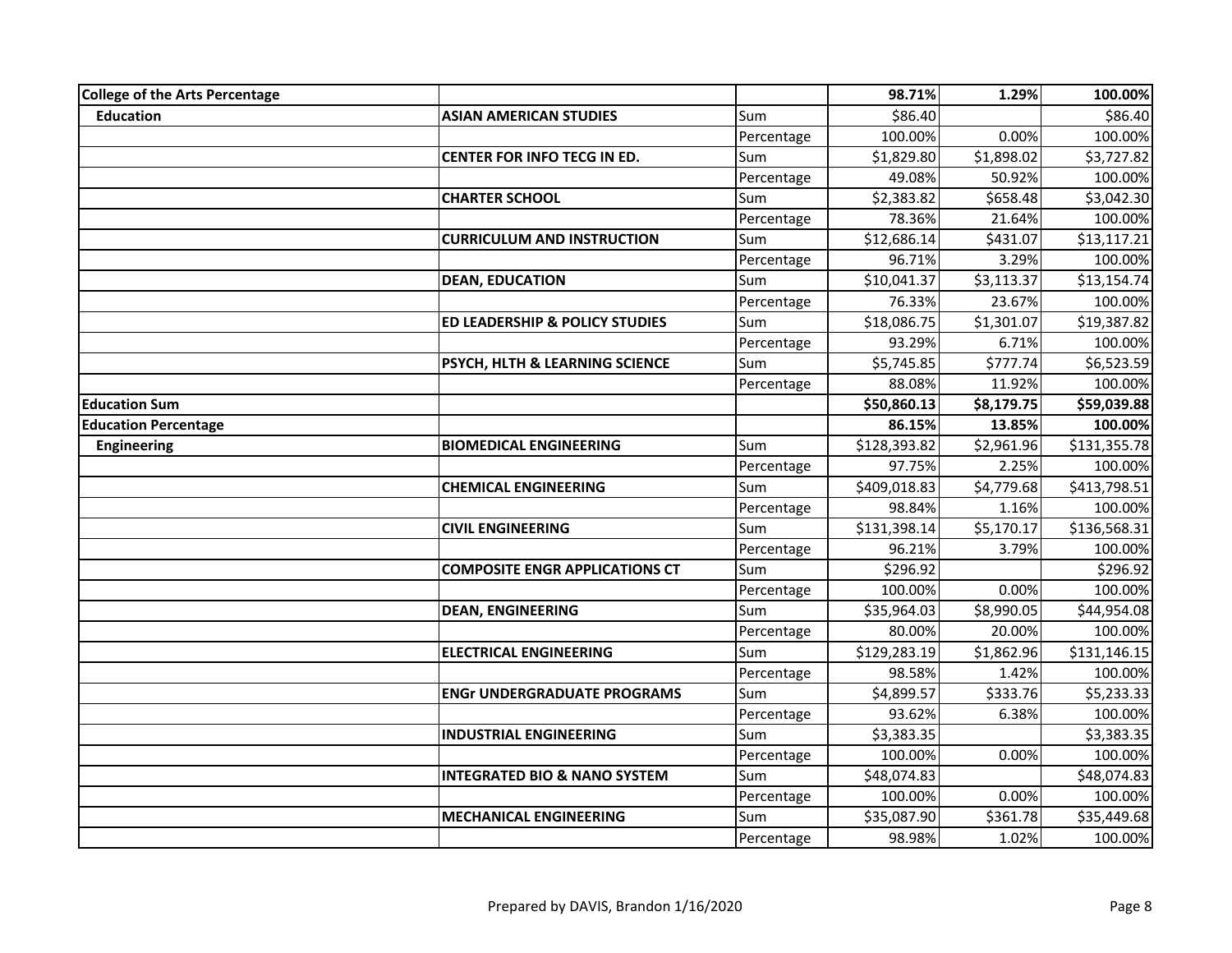| Engineering                                       | <b>NAT'L AIRBORNE LASER MAP</b>           | Sum        | \$31,995.44    | \$48.02     | \$32,043.46    |
|---------------------------------------------------|-------------------------------------------|------------|----------------|-------------|----------------|
|                                                   |                                           | Percentage | 99.85%         | 0.15%       | 100.00%        |
|                                                   | PETROLEUM ENGINEERING                     | Sum        | \$373,292.19   | \$18,835.54 | \$392,127.73   |
|                                                   |                                           | Percentage | 95.20%         | 4.80%       | 100.00%        |
| <b>Engineering Sum</b>                            |                                           |            | \$1,331,088.21 | \$43,343.92 | \$1,374,432.13 |
| <b>Engineering Percentage</b>                     |                                           |            | 96.85%         | 3.15%       | 100.00%        |
| <b>Graduate College of Social Work</b>            | <b>ADMISSIONS</b>                         | Sum        | \$2,055.22     |             | \$2,055.22     |
|                                                   |                                           | Percentage | 100.00%        | 0.00%       | 100.00%        |
|                                                   | <b>ALUMNI, CAREER &amp; DEVELOPMENT</b>   | Sum        | \$94.43        |             | \$94.43        |
|                                                   |                                           | Percentage | 100.00%        | 0.00%       | 100.00%        |
|                                                   | <b>CHILD &amp; FAMILY CENTER</b>          | Sum        | \$20.36        | \$1,590.79  | \$1,611.15     |
|                                                   |                                           | Percentage | 1.26%          | 98.74%      | 100.00%        |
|                                                   | <b>CTR DRUG &amp; SOCIAL POLICY RESRC</b> | Sum        | \$23,818.56    | \$9.25      | \$23,827.81    |
|                                                   |                                           | Percentage | 99.96%         | 0.04%       | 100.00%        |
|                                                   | <b>DEAN, SOCIAL WORK</b>                  | Sum        | \$29,000.60    | \$3,624.15  | \$32,624.75    |
|                                                   |                                           | Percentage | 88.89%         | 11.11%      | 100.00%        |
|                                                   | <b>GCSW-INFORMATION TECHNOLOGY</b>        | Sum        | \$815.06       | \$2,145.74  | \$2,960.80     |
|                                                   |                                           | Percentage | 27.53%         | 72.47%      | 100.00%        |
|                                                   | LATINA MATERNAL & FAMILY HLTH             | Sum        | \$2,009.08     | \$323.75    | \$2,332.83     |
|                                                   |                                           | Percentage | 86.12%         | 13.88%      | 100.00%        |
|                                                   | <b>MENTAL HEALTH - RITES</b>              | Sum        |                | \$230.00    | \$230.00       |
|                                                   |                                           | Percentage | 0.00%          | 100.00%     | 100.00%        |
| <b>Graduate College of Social Work Sum</b>        |                                           |            | \$57,813.31    | \$7,923.68  | \$65,736.99    |
| <b>Graduate College of Social Work Percentage</b> |                                           |            | 87.95%         | 12.05%      | 100.00%        |
| <b>Honors College</b>                             | <b>DEAN, HONORS COLLEGE</b>               | Sum        | \$11,612.22    | \$16,284.46 | \$27,896.68    |
|                                                   |                                           | Percentage | 41.63%         | 58.37%      | 100.00%        |
|                                                   | OFFICE OF UNDERGRAD RESEARCH              | Sum        |                | \$1,869.80  | \$1,869.80     |
|                                                   |                                           | Percentage | 0.00%          | 100.00%     | 100.00%        |
| <b>Honors College Sum</b>                         |                                           |            | \$11,612.22    | \$18,154.26 | \$29,766.48    |
| <b>Honors College Percentage</b>                  |                                           |            | 39.01%         | 60.99%      | 100.00%        |
| <b>Hotel and Restaurant Management</b>            | DEAN, HOTEL & RESTAURANT MANAG            | Sum        | \$3,882.31     | \$8,264.64  | \$12,146.95    |
|                                                   |                                           | Percentage | 31.96%         | 68.04%      | 100.00%        |
|                                                   | HOTEL AND RESTAURANT MANAGEMEN            | Sum        | \$85,195.35    | \$21,946.22 | \$107,141.57   |
|                                                   |                                           | Percentage | 79.52%         | 20.48%      | 100.00%        |
| <b>Hotel and Restaurant Management Sum</b>        |                                           |            | \$89,077.66    | \$30,210.86 | \$119,288.52   |
| <b>Hotel and Restaurant Management Percentage</b> |                                           |            | 74.67%         | 25.33%      | 100.00%        |
| <b>Law Center</b>                                 | <b>ALUMNI RELATIONS, LAW</b>              | Sum        | \$5.07         | \$8,443.81  | \$8,448.88     |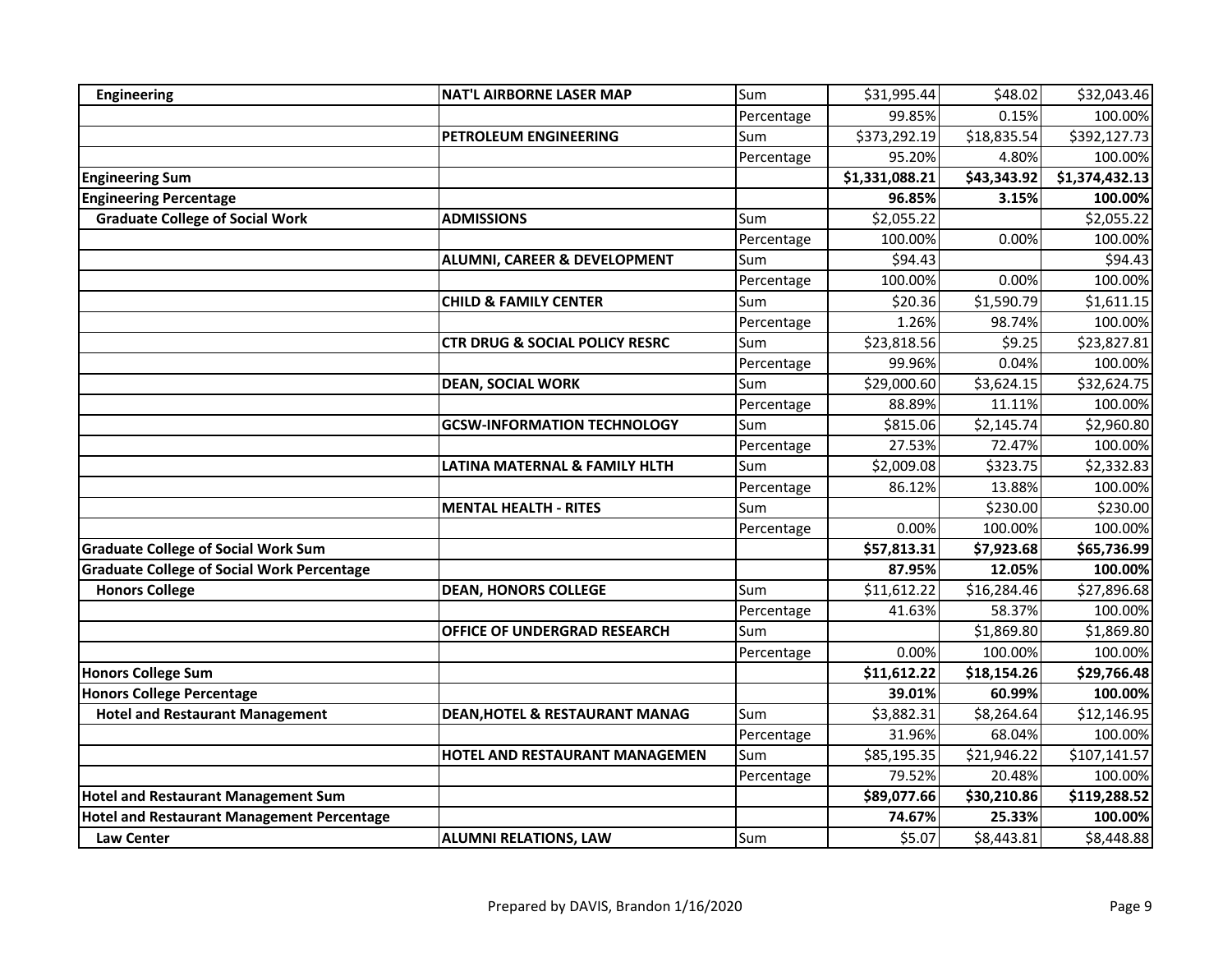| <b>Law Center</b>     | <b>ALUMNI RELATIONS, LAW</b>             | Percentage | 0.06%       | 99.94%      | 100.00%      |
|-----------------------|------------------------------------------|------------|-------------|-------------|--------------|
|                       | <b>BLAKELEY INSTITUTE</b>                | Sum        | \$5,245.53  | \$135.23    | \$5,380.76   |
|                       |                                          | Percentage | 97.49%      | 2.51%       | 100.00%      |
|                       | <b>BUSINESS SERVICES, LAW</b>            | Sum        | \$6,731.51  | \$1,718.68  | \$8,450.19   |
|                       |                                          | Percentage | 79.66%      | 20.34%      | 100.00%      |
|                       | <b>CAREER SERVICES, LAW</b>              | Sum        | \$2,073.09  | \$21.36     | \$2,094.45   |
|                       |                                          | Percentage | 98.98%      | 1.02%       | 100.00%      |
|                       | <b>CENTER PROGRAMS, LAW</b>              | Sum        | \$15.12     | \$13.43     | \$28.55      |
|                       |                                          | Percentage | 52.96%      | 47.04%      | 100.00%      |
|                       | <b>DEAN, LAW</b>                         | Sum        | \$600.00    | \$318.24    | \$918.24     |
|                       |                                          | Percentage | 65.34%      | 34.66%      | 100.00%      |
|                       | <b>FACILITIES, LAW</b>                   | Sum        | \$716.00    | \$5,132.28  | \$5,848.28   |
|                       |                                          | Percentage | 12.24%      | 87.76%      | 100.00%      |
|                       | <b>FACULTY SUPPORT LAW</b>               | Sum        | \$6,269.14  | \$8,953.85  | \$15,222.99  |
|                       |                                          | Percentage | 41.18%      | 58.82%      | 100.00%      |
|                       | <b>HEALTH LAW &amp; POLICY INSTITUTE</b> | Sum        | \$504.66    | \$52.48     | \$557.14     |
|                       |                                          | Percentage | 90.58%      | 9.42%       | 100.00%      |
|                       | <b>INNOCENCE PROGRAM</b>                 | Sum        | \$13.65     |             | \$13.65      |
|                       |                                          | Percentage | 100.00%     | 0.00%       | 100.00%      |
|                       | <b>LAW FOUNDATION</b>                    | Sum        |             | \$6.90      | \$6.90       |
|                       |                                          | Percentage | 0.00%       | 100.00%     | 100.00%      |
|                       | <b>LAW INFORMATION TECHNOLOGY</b>        | Sum        | \$12,726.83 | \$154.53    | \$12,881.36  |
|                       |                                          | Percentage | 98.80%      | 1.20%       | 100.00%      |
|                       | <b>LAW LIBRARY</b>                       | Sum        | \$13,500.14 | \$3,552.14  | \$17,052.28  |
|                       |                                          | Percentage | 79.17%      | 20.83%      | 100.00%      |
|                       | <b>LEGAL AID CLINIC, LAW</b>             | Sum        | \$514.84    | \$313.42    | \$828.26     |
|                       |                                          | Percentage | 62.16%      | 37.84%      | 100.00%      |
|                       | LEGAL RESEARCH & WRITING, LAW            | Sum        |             | \$625.17    | \$625.17     |
|                       |                                          | Percentage | 0.00%       | 100.00%     | 100.00%      |
|                       | PUBLIC RELS & MARKETING, LAW             | Sum        | \$10,073.67 | \$4,515.25  | \$14,588.92  |
|                       |                                          | Percentage | 69.05%      | 30.95%      | 100.00%      |
|                       | <b>STUDENT ORGANIZATION, LAW</b>         | Sum        | \$1,337.24  |             | \$1,337.24   |
|                       |                                          | Percentage | 100.00%     | 0.00%       | 100.00%      |
|                       | <b>STUDENT SERVICES, LAW</b>             | Sum        | \$29,496.99 | \$534.40    | \$30,031.39  |
|                       |                                          | Percentage | 98.22%      | 1.78%       | 100.00%      |
| <b>Law Center Sum</b> |                                          |            | \$89,823.48 | \$34,491.17 | \$124,314.65 |
| Law Center Percentage |                                          |            | 72.25%      | 27.75%      | 100.00%      |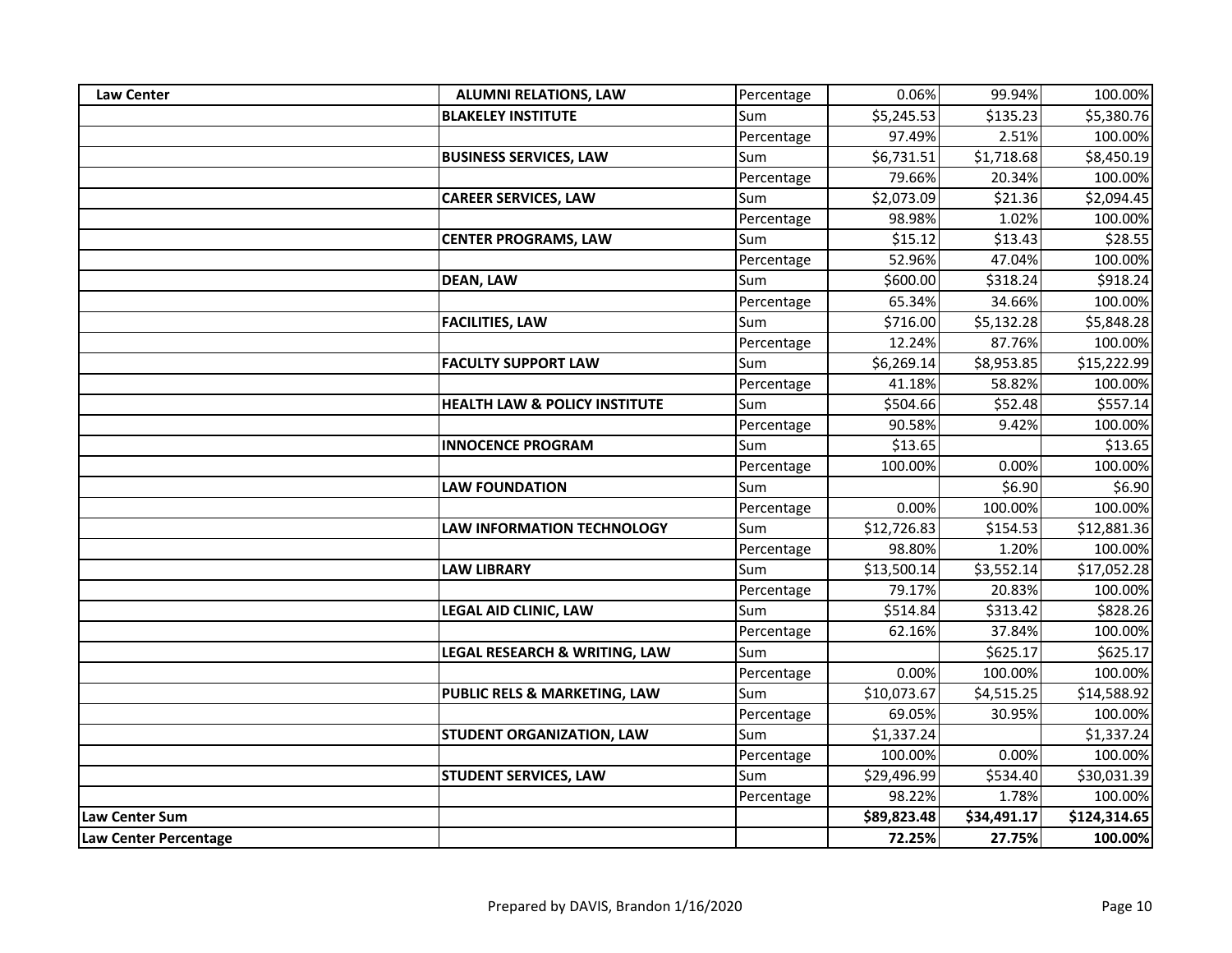| <b>Liberal Arts and Social Sciences</b> | <b>AEROSPACE STUDIES</b>                | Sum        | \$168.25    |             | \$168.25    |
|-----------------------------------------|-----------------------------------------|------------|-------------|-------------|-------------|
|                                         |                                         | Percentage | 100.00%     | 0.00%       | 100.00%     |
|                                         | <b>AFRICAN-AMERICAN STUDIES</b>         | Sum        | \$1,356.85  | \$326.89    | \$1,683.74  |
|                                         |                                         | Percentage | 80.59%      | 19.41%      | 100.00%     |
|                                         | <b>ARTE PUBLICO</b>                     | Sum        | \$43,991.30 | \$1,752.50  | \$45,743.80 |
|                                         |                                         | Percentage | 96.17%      | 3.83%       | 100.00%     |
|                                         | <b>CENTER FOR PUBLIC HISTORY</b>        | Sum        | \$101.94    | \$3,887.78  | \$3,989.72  |
|                                         |                                         | Percentage | 2.56%       | 97.44%      | 100.00%     |
|                                         | <b>COMMUNICATION</b>                    | Sum        | \$11,610.87 | \$6,161.02  | \$17,771.89 |
|                                         |                                         | Percentage | 65.33%      | 34.67%      | 100.00%     |
|                                         | <b>COMMUNICATIONS DISORDERS</b>         | Sum        | \$3,759.31  | \$78.31     | \$3,837.62  |
|                                         |                                         | Percentage | 97.96%      | 2.04%       | 100.00%     |
|                                         | <b>COMPARATIVE CULTURAL STUDIES</b>     | Sum        | \$3,426.58  | \$287.95    | \$3,714.53  |
|                                         |                                         | Percentage | 92.25%      | 7.75%       | 100.00%     |
|                                         | <b>DEAN, LIBERAL ARTS &amp; SOC SCI</b> | Sum        | \$6,975.54  | \$20,585.93 | \$27,561.47 |
|                                         |                                         | Percentage | 25.31%      | 74.69%      | 100.00%     |
|                                         | <b>ECONOMICS</b>                        | Sum        | \$2,930.48  | \$12,573.41 | \$15,503.89 |
|                                         |                                         | Percentage | 18.90%      | 81.10%      | 100.00%     |
|                                         | <b>ENGLISH</b>                          | Sum        | \$16,663.79 | \$2,572.24  | \$19,236.03 |
|                                         |                                         | Percentage | 86.63%      | 13.37%      | 100.00%     |
|                                         | HEALTH AND HUMAN PERFORMANCE            | Sum        | \$22,636.54 | \$4,052.11  | \$26,688.65 |
|                                         |                                         | Percentage | 84.82%      | 15.18%      | 100.00%     |
|                                         | <b>HISPANIC STUDIES</b>                 | Sum        | \$475.05    | \$151.26    | \$626.31    |
|                                         |                                         | Percentage | 75.85%      | 24.15%      | 100.00%     |
|                                         | <b>HISTORY</b>                          | Sum        | \$681.83    | \$2,095.39  | \$2,777.22  |
|                                         |                                         | Percentage | 24.55%      | 75.45%      | 100.00%     |
|                                         | <b>MEXICAN-AMERICAN STUDIES</b>         | Sum        | \$15,749.44 | \$3,614.95  | \$19,364.39 |
|                                         |                                         | Percentage | 81.33%      | 18.67%      | 100.00%     |
|                                         | <b>MILITARY SCIENCE</b>                 | Sum        | \$934.51    |             | \$934.51    |
|                                         |                                         | Percentage | 100.00%     | 0.00%       | 100.00%     |
|                                         | <b>MODERN AND CLASSICAL LANGUAGES</b>   | Sum        | \$3,251.13  | \$2,648.65  | \$5,899.78  |
|                                         |                                         | Percentage | 55.11%      | 44.89%      | 100.00%     |
|                                         | <b>PHILOSOPHY</b>                       | Sum        | \$576.24    |             | \$576.24    |
|                                         |                                         | Percentage | 100.00%     | 0.00%       | 100.00%     |
|                                         | <b>POLITICAL SCIENCE</b>                | Sum        | \$430.98    | \$3,288.64  | \$3,719.62  |
|                                         |                                         | Percentage | 11.59%      | 88.41%      | 100.00%     |
|                                         | <b>PSYCHOLOGY</b>                       | Sum        | \$33,837.55 | \$12,569.48 | \$46,407.03 |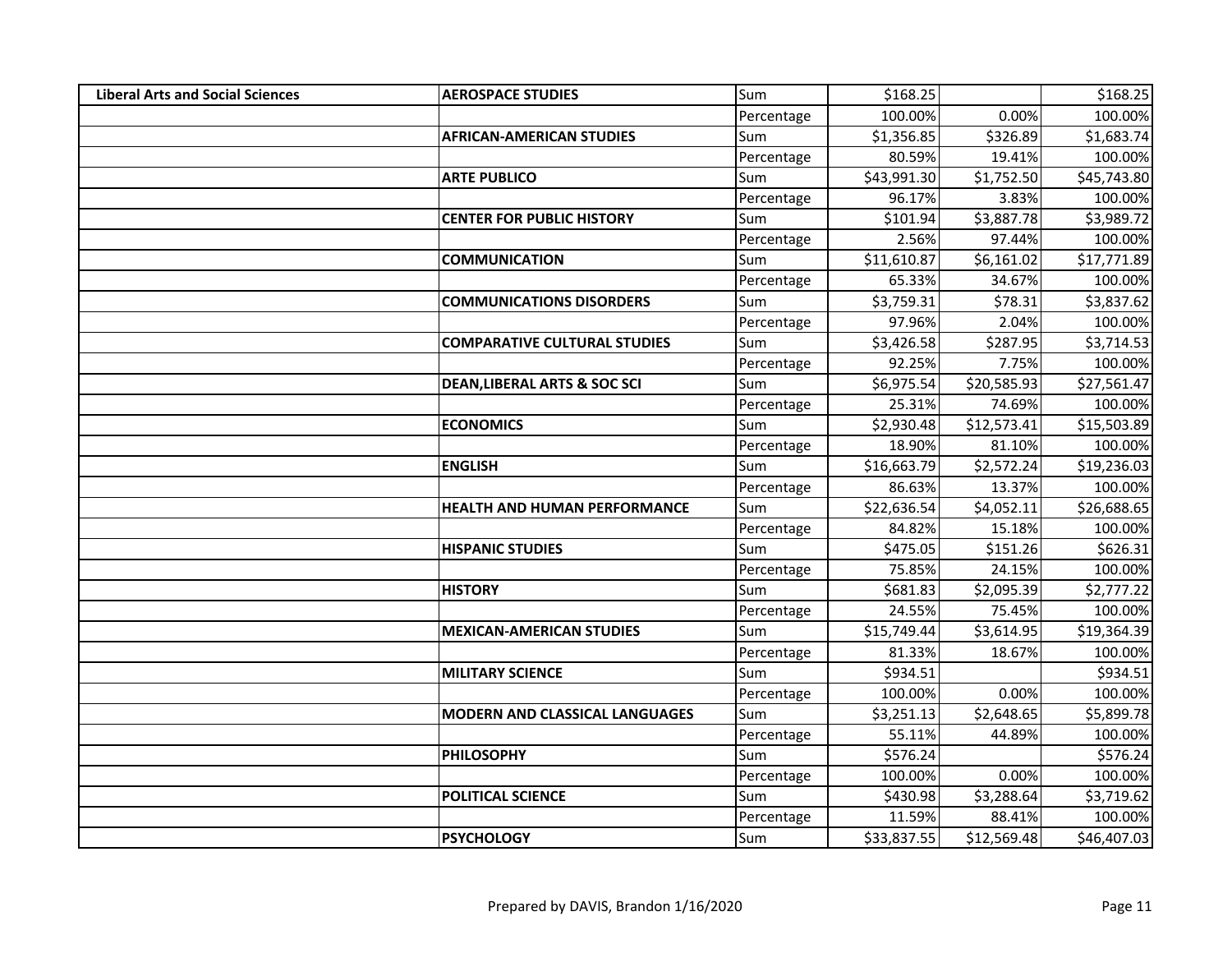| <b>Liberal Arts and Social Sciences</b>           | <b>PSYCHOLOGY</b>                        | Percentage | 72.91%         | 27.09%      | 100.00%        |
|---------------------------------------------------|------------------------------------------|------------|----------------|-------------|----------------|
|                                                   | <b>SOCIOLOGY</b>                         | Sum        | \$1,207.46     | \$584.90    | \$1,792.36     |
|                                                   |                                          | Percentage | 67.37%         | 32.63%      | 100.00%        |
|                                                   | <b>WOMEN'S STUDIES PROGRAM</b>           | Sum        | \$1,590.30     | \$87.05     | \$1,677.35     |
|                                                   |                                          | Percentage | 94.81%         | 5.19%       | 100.00%        |
| <b>Liberal Arts and Social Sciences Sum</b>       |                                          |            | \$172,355.94   | \$77,318.46 | \$249,674.40   |
| Liberal Arts and Social Sciences Percentage       |                                          |            | 69.03%         | 30.97%      | 100.00%        |
| Library                                           | <b>UNIVERSITY LIBRARIES</b>              | Sum        | \$1,445,955.44 | \$4,881.46  | \$1,450,836.90 |
|                                                   |                                          | Percentage | 99.66%         | 0.34%       | 100.00%        |
| <b>Library Sum</b>                                |                                          |            | \$1,445,955.44 | \$4,881.46  | \$1,450,836.90 |
| Library Percentage                                |                                          |            | 99.66%         | 0.34%       | 100.00%        |
| <b>Natural Science and Mathematics</b>            | <b>BIOLOGY &amp; BIOCHEMISTRY</b>        | Sum        | \$90,317.60    | \$4,104.20  | \$94,421.80    |
|                                                   |                                          | Percentage | 95.65%         | 4.35%       | 100.00%        |
|                                                   | <b>CHEMISTRY</b>                         | Sum        | \$499,243.98   | \$15,619.66 | \$514,863.64   |
|                                                   |                                          | Percentage | 96.97%         | 3.03%       | 100.00%        |
|                                                   | <b>COMPUTER SCIENCE</b>                  | Sum        | \$11,122.00    |             | \$11,122.00    |
|                                                   |                                          | Percentage | 100.00%        | 0.00%       | 100.00%        |
|                                                   | <b>CTR FOR NUCLEAR REC&amp;CELL SIGN</b> | Sum        | \$19,374.16    | \$363.34    | \$19,737.50    |
|                                                   |                                          | Percentage | 98.16%         | 1.84%       | 100.00%        |
|                                                   | <b>DEAN, NATURAL SCIENCE &amp; MATHE</b> | Sum        | \$92,143.07    | \$1,060.95  | \$93,204.02    |
|                                                   |                                          | Percentage | 98.86%         | 1.14%       | 100.00%        |
|                                                   | <b>EARTH &amp; ATMOSPHERIC SCIENCES</b>  | Sum        | \$29,672.41    | \$6,184.87  | \$35,857.28    |
|                                                   |                                          | Percentage | 82.75%         | 17.25%      | 100.00%        |
|                                                   | <b>HOUSTON COASTAL CENTER</b>            | Sum        | \$74.68        |             | \$74.68        |
|                                                   |                                          | Percentage | 100.00%        | 0.00%       | 100.00%        |
|                                                   | <b>INSTITUTE FOR CLIMATE/ATMO SCI</b>    | Sum        | \$1,885.09     |             | \$1,885.09     |
|                                                   |                                          | Percentage | 100.00%        | 0.00%       | 100.00%        |
|                                                   | <b>MATHEMATICS</b>                       | Sum        | \$9,864.21     | \$4,300.91  | \$14,165.12    |
|                                                   |                                          | Percentage | 69.64%         | 30.36%      | 100.00%        |
|                                                   | <b>PHYSICS</b>                           | Sum        | \$76,528.58    | \$3,054.47  | \$79,583.05    |
|                                                   |                                          | Percentage | 96.16%         | 3.84%       | 100.00%        |
| <b>Natural Science and Mathematics Sum</b>        |                                          |            | \$830,225.78   | \$34,688.40 | \$864,914.18   |
| <b>Natural Science and Mathematics Percentage</b> |                                          |            | 95.99%         | 4.01%       | 100.00%        |
| <b>Optometry</b>                                  | <b>DEAN, OPTOMETRY</b>                   | Sum        | \$16,874.88    | \$4,693.98  | \$21,568.86    |
|                                                   |                                          | Percentage | 78.24%         | 21.76%      | 100.00%        |
|                                                   | <b>OPT VISION SCIENCES</b>               | Sum        | \$114,879.48   |             | \$114,879.48   |
|                                                   |                                          | Percentage | 100.00%        | 0.00%       | 100.00%        |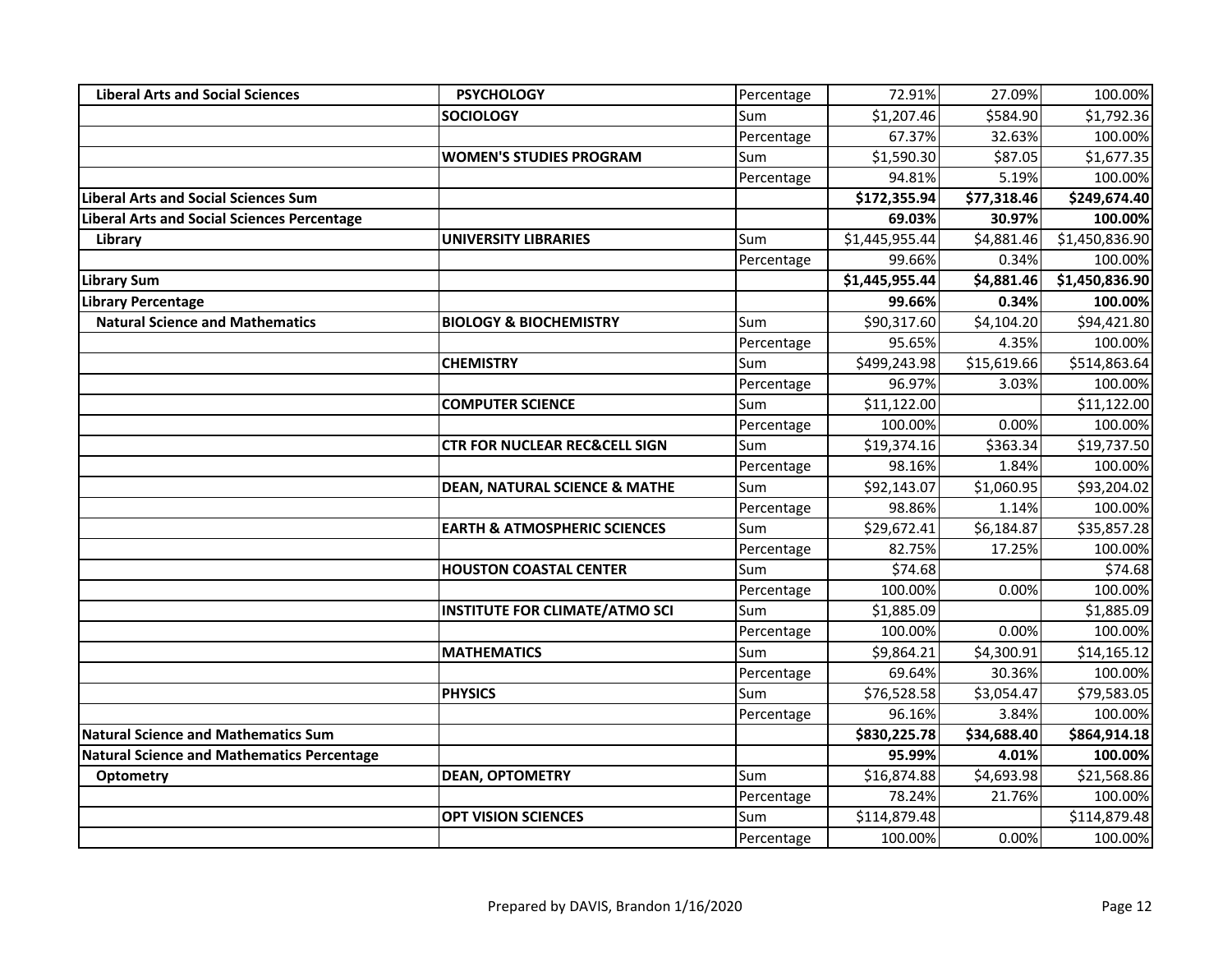| Optometry                   | <b>OPTOMETRY CLINIC</b>                   | Sum        | \$394,177.40 | \$8,074.33  | \$402,251.73 |
|-----------------------------|-------------------------------------------|------------|--------------|-------------|--------------|
|                             |                                           | Percentage | 97.99%       | 2.01%       | 100.00%      |
| <b>Optometry Sum</b>        |                                           |            | \$525,931.76 | \$12,768.31 | \$538,700.07 |
| <b>Optometry Percentage</b> |                                           |            | 97.63%       | 2.37%       | 100.00%      |
| Pharmacy                    | <b>DEAN, PHARMACY</b>                     | Sum        | \$17,021.56  | \$3,271.26  | \$20,292.82  |
|                             |                                           | Percentage | 83.88%       | 16.12%      | 100.00%      |
|                             | <b>EXPERIENTIAL PROGRAMS</b>              | Sum        | \$28,973.88  | \$173.41    | \$29,147.29  |
|                             |                                           | Percentage | 99.41%       | 0.59%       | 100.00%      |
|                             | PHAR HEALTH OUTCOMES & POLICY             | Sum        | \$1,521.56   | \$7,307.84  | \$8,829.40   |
|                             |                                           | Percentage | 17.23%       | 82.77%      | 100.00%      |
|                             | PHARM PRAC & TRANS RESEARCH               | Sum        | \$16,025.28  | \$3,243.24  | \$19,268.52  |
|                             |                                           | Percentage | 83.17%       | 16.83%      | 100.00%      |
|                             | PHARMACOLOGICAL & PHARMACEUTIC            | Sum        | \$84,348.08  | \$4,244.29  | \$88,592.37  |
|                             |                                           | Percentage | 95.21%       | 4.79%       | 100.00%      |
|                             | <b>STUDENT SERVICES PHARMACY</b>          | Sum        |              | \$1,882.65  | \$1,882.65   |
|                             |                                           | Percentage | 0.00%        | 100.00%     | 100.00%      |
| <b>Pharmacy Sum</b>         |                                           |            | \$147,890.36 | \$20,122.69 | \$168,013.05 |
| <b>Pharmacy Percentage</b>  |                                           |            | 88.02%       | 11.98%      | 100.00%      |
| <b>Research</b>             | AMI: ADV MANUFACTURING INSTITU            | Sum        | \$14,620.13  |             | \$14,620.13  |
|                             |                                           | Percentage | 100.00%      | 0.00%       | 100.00%      |
|                             | <b>ANIMAL CARE OPERATIONS</b>             | Sum        | \$56,236.53  | \$3,415.37  | \$59,651.90  |
|                             |                                           | Percentage | 94.27%       | 5.73%       | 100.00%      |
|                             | <b>BUSINESS OPERATIONS</b>                | Sum        | \$137.22     | \$263.99    | \$401.21     |
|                             |                                           | Percentage | 34.20%       | 65.80%      | 100.00%      |
|                             | <b>CENTER FOR INNOVA/PARTNERSHIPS</b>     | Sum        | \$1,404.35   |             | \$1,404.35   |
|                             |                                           | Percentage | 100.00%      | 0.00%       | 100.00%      |
|                             | <b>DATA ASSESSMENT &amp; IT DOR</b>       | Sum        | \$338.75     | \$76.03     | \$414.78     |
|                             |                                           | Percentage | 81.67%       | 18.33%      | 100.00%      |
|                             | <b>DOR COMMUNICATIONS</b>                 | Sum        |              | \$45.00     | \$45.00      |
|                             |                                           | Percentage | 0.00%        | 100.00%     | 100.00%      |
|                             | <b>ENVIRONMENT HEALTH &amp; LIFE SAFE</b> | Sum        | \$12,328.43  | \$1,789.13  | \$14,117.56  |
|                             |                                           | Percentage | 87.33%       | 12.67%      | 100.00%      |
|                             | <b>GRANTS AND CONTRACTS</b>               | Sum        | \$1,719.29   | \$497.69    | \$2,216.98   |
|                             |                                           | Percentage | 77.55%       | 22.45%      | 100.00%      |
|                             | <b>HEALTH RESEARCH INSTITUTE</b>          | Sum        | \$2,581.31   |             | \$2,581.31   |
|                             |                                           | Percentage | 100.00%      | 0.00%       | 100.00%      |
|                             | <b>HPE - DATA SCIENCE CENTER</b>          | Sum        | \$178.68     |             | \$178.68     |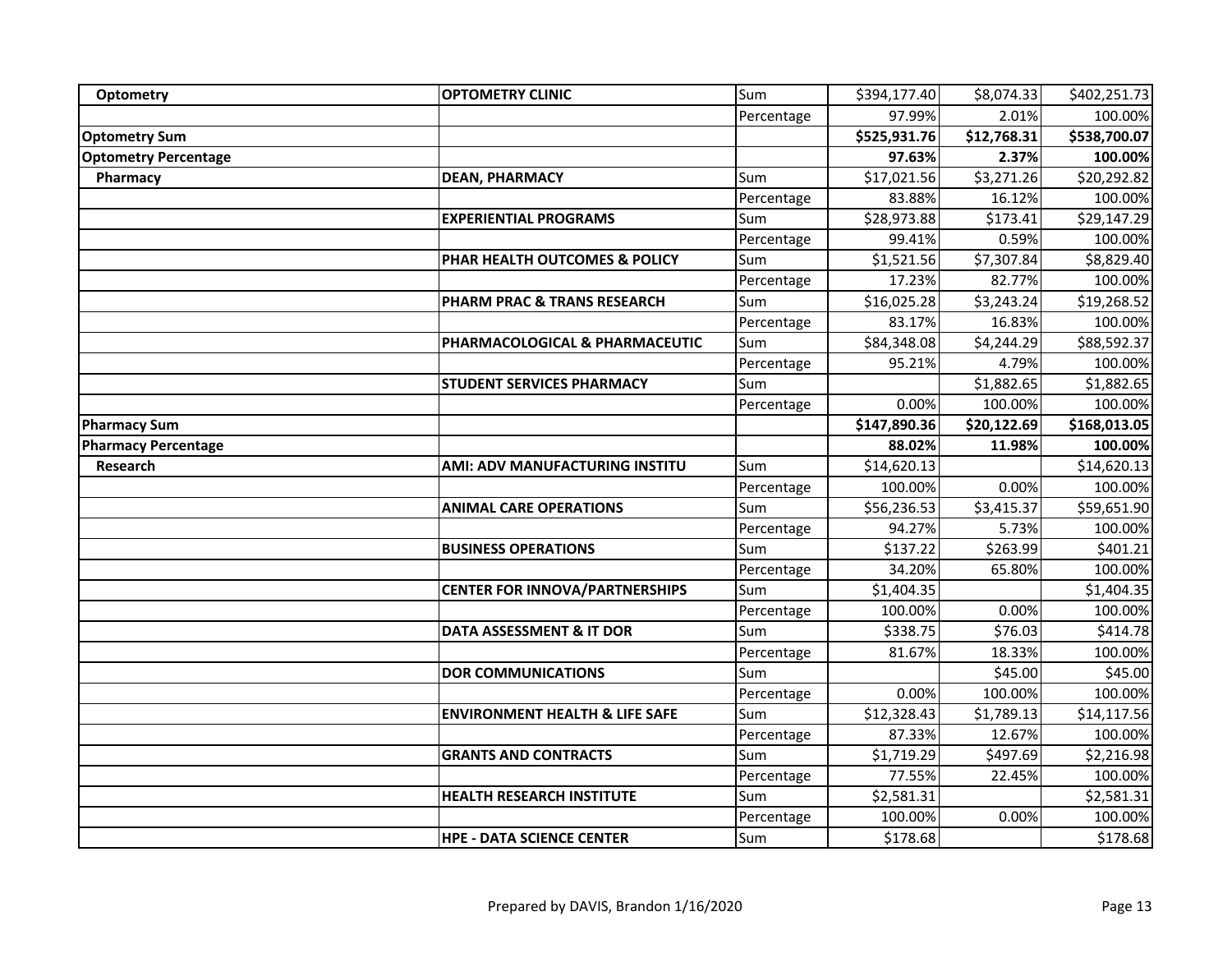| <b>Research</b>            | <b>HPE - DATA SCIENCE CENTER</b>          | Percentage | 100.00%                 | 0.00%             | 100.00%               |
|----------------------------|-------------------------------------------|------------|-------------------------|-------------------|-----------------------|
|                            | OFFICE OF INTELL PROPERTY MGMT            | Sum        | \$191,066.91            |                   | \$191,066.91          |
|                            |                                           | Percentage | 100.00%                 | 0.00%             | 100.00%               |
|                            | <b>RESEARCH</b>                           | Sum        | \$12,240.00             |                   | \$12,240.00           |
|                            |                                           | Percentage | 100.00%                 | 0.00%             | 100.00%               |
|                            | <b>RESEARCH ADMINISTRATION</b>            | Sum        | $\overline{$}51,784.10$ |                   | \$51,784.10           |
|                            |                                           | Percentage | 100.00%                 | 0.00%             | 100.00%               |
|                            | <b>RESEARCH COMPUTING DATA CORE</b>       | Sum        |                         | \$2,102.70        | \$2,102.70            |
|                            |                                           | Percentage | 0.00%                   | 100.00%           | 100.00%               |
|                            | <b>RESEARCH INTEGRITY &amp; OVERSIGHT</b> | Sum        | \$2,680.73              | \$444.81          | \$3,125.54            |
|                            |                                           | Percentage | 85.77%                  | 14.23%            | 100.00%               |
|                            | <b>TIMES</b>                              | Sum        | \$24,559.23             | \$6,430.50        | \$30,989.73           |
|                            |                                           | Percentage | 79.25%                  | 20.75%            | 100.00%               |
|                            | TX CTR SUPERCONDUCTIVITY AT UH            | Sum        | \$51,707.82             | \$3,460.22        | \$55,168.04           |
|                            |                                           | Percentage | 93.73%                  | 6.27%             | 100.00%               |
|                            | <b>VP FOR RESEARCH CENTRAL OFFICE</b>     | Sum        | \$5,895.69              | \$1,799.17        | \$7,694.86            |
|                            |                                           | Percentage | 76.62%                  | 23.38%            | 100.00%               |
| <b>Research Sum</b>        |                                           |            | \$429,479.17            | \$20,324.61       | \$449,803.78          |
|                            |                                           |            |                         |                   |                       |
| <b>Research Percentage</b> |                                           |            | 95.48%                  | 4.52%             | 100.00%               |
| <b>Student Affairs</b>     | <b>ADMISSIONS</b>                         | Sum        | \$33,220.20             | \$43,908.97       | \$77,129.17           |
|                            |                                           | Percentage | 43.07%                  | 56.93%            | 100.00%               |
|                            | <b>CAMPUS RECREATION</b>                  | Sum        | \$16,285.18             |                   | \$16,285.18           |
|                            |                                           | Percentage | 100.00%                 | 0.00%             | 100.00%               |
|                            | <b>CAMPUS SOLUTIONS SVC</b>               | Sum        | \$7,771.73              |                   | \$7,771.73            |
|                            |                                           | Percentage | 100.00%                 | 0.00%             | 100.00%               |
|                            | <b>CENTER FOR STUDENT INVOLVEMENT</b>     | Sum        | \$320.18                | \$274.84          | \$595.02              |
|                            |                                           | Percentage | 53.81%                  | 46.19%            | 100.00%               |
|                            | <b>CENTER FOR STUDENT MEDIA</b>           | Sum        | \$22,871.57             | \$569.27          | \$23,440.84           |
|                            |                                           | Percentage | 97.57%                  | 2.43%             | 100.00%               |
|                            | <b>CENTER FOR STUDENTS W/DISABILI</b>     | Sum        | \$9,475.89              | \$27,306.54       | \$36,782.43           |
|                            |                                           | Percentage | 25.76%                  | 74.24%            | 100.00%               |
|                            | <b>CHILDREN'S LEARNING CENTER</b>         | Sum        | \$15,313.24             | \$1,242.27        | \$16,555.51           |
|                            |                                           | Percentage | 92.50%                  | 7.50%             | 100.00%               |
|                            | <b>CNTR FOR DIVERSITY &amp; INCLUSION</b> | Sum        | \$566.63                | \$942.47          | \$1,509.10            |
|                            |                                           | Percentage | 37.55%                  | 62.45%            | 100.00%               |
|                            | <b>COUGARS IN RECOVERY</b>                | Sum        | \$7,914.54<br>97.93%    | \$167.37<br>2.07% | \$8,081.91<br>100.00% |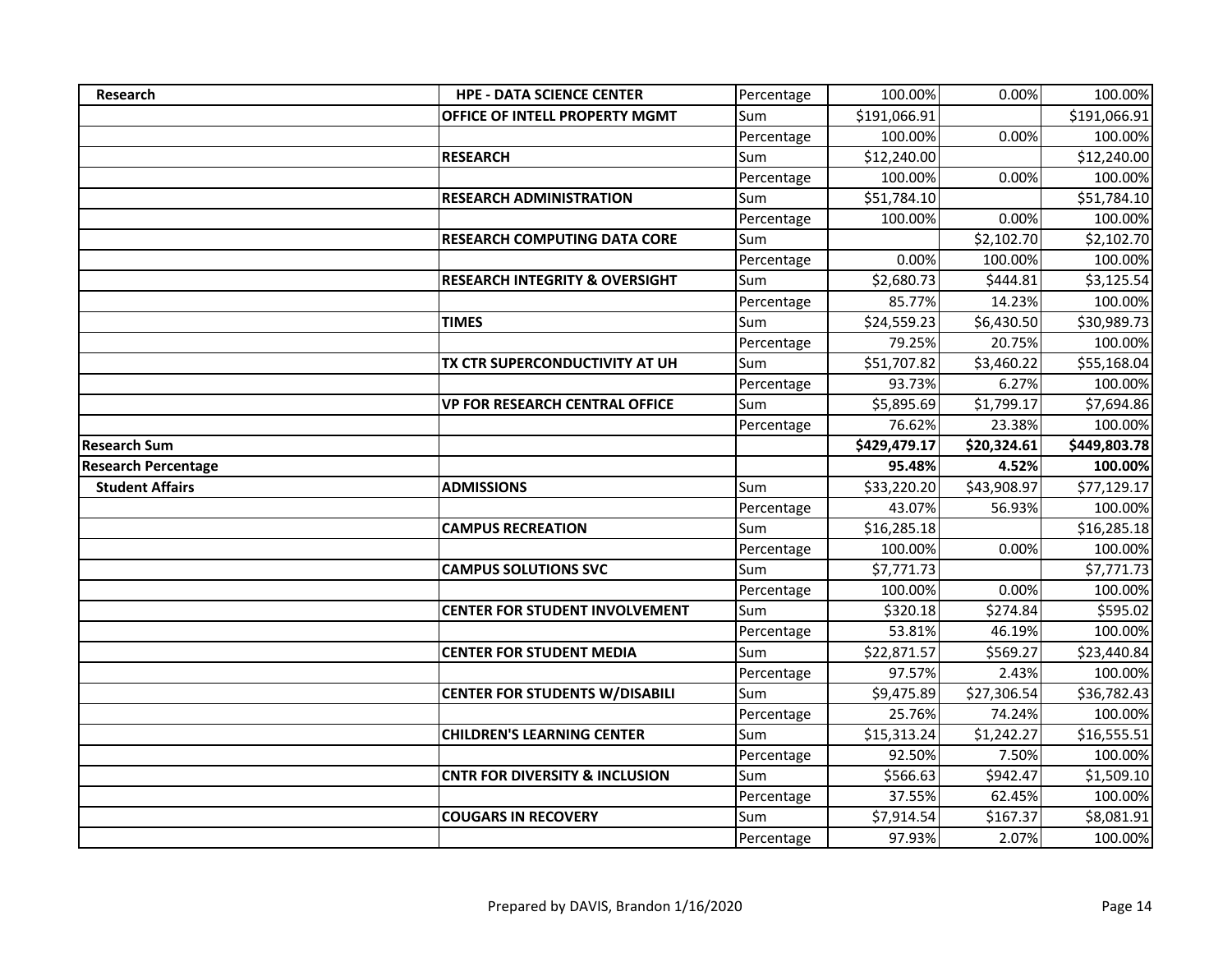| <b>Student Affairs</b> | <b>COUNSELING AND PSYCH SVCS</b>          | Sum        | \$1,506.39   | \$12,183.14 | \$13,689.53  |
|------------------------|-------------------------------------------|------------|--------------|-------------|--------------|
|                        |                                           | Percentage | 11.00%       | 89.00%      | 100.00%      |
|                        | <b>CTR FRATERNITY &amp; SORORITY LIFE</b> | Sum        | \$354.22     |             | \$354.22     |
|                        |                                           | Percentage | 100.00%      | 0.00%       | 100.00%      |
|                        | <b>DEAN OF STUDENTS</b>                   | Sum        | \$555.89     | \$3,131.70  | \$3,687.59   |
|                        |                                           | Percentage | 15.07%       | 84.93%      | 100.00%      |
|                        | <b>INTEGRATED ENROLLMENT SERVICES</b>     | Sum        | \$209,282.25 | \$4,945.14  | \$214,227.39 |
|                        |                                           | Percentage | 97.69%       | 2.31%       | 100.00%      |
|                        | <b>INTL STUDENT &amp; SCHOLAR SERVIC</b>  | Sum        | \$1,976.54   | \$35.29     | \$2,011.83   |
|                        |                                           | Percentage | 98.25%       | 1.75%       | 100.00%      |
|                        | <b>LGBTQ RESOURCE CENTER</b>              | Sum        | \$792.55     |             | \$792.55     |
|                        |                                           | Percentage | 100.00%      | 0.00%       | 100.00%      |
|                        | OFC OF THE UNIVERSIT REGISTRAR            | Sum        | \$3,014.06   | \$60.00     | \$3,074.06   |
|                        |                                           | Percentage | 98.05%       | 1.95%       | 100.00%      |
|                        | <b>RELIGION CENTER</b>                    | Sum        | \$1,248.98   | \$308.63    | \$1,557.61   |
|                        |                                           | Percentage | 80.19%       | 19.81%      | 100.00%      |
|                        | <b>SCHOLARSIPS &amp; FINANCIAL AID</b>    | Sum        | \$1,150.33   | \$12,980.34 | \$14,130.67  |
|                        |                                           | Percentage | 8.14%        | 91.86%      | 100.00%      |
|                        | <b>STU COMMUNICATION &amp; MARKETING</b>  | Sum        | \$254.15     | \$321.24    | \$575.39     |
|                        |                                           | Percentage | 44.17%       | 55.83%      | 100.00%      |
|                        | <b>STU HOUSING - RESIDE LIFE</b>          | Sum        | \$24,444.99  | \$1,682.48  | \$26,127.47  |
|                        |                                           | Percentage | 93.56%       | 6.44%       | 100.00%      |
|                        | <b>STUDENT AFFAIRS</b>                    | Sum        | \$24,384.15  | $-5757.78$  | \$23,626.37  |
|                        |                                           | Percentage | 103.21%      | $-3.21%$    | 100.00%      |
|                        | <b>STUDENT AFFAIRS BUSINESS SRVC</b>      | Sum        | \$1,193.15   | \$525.99    | \$1,719.14   |
|                        |                                           | Percentage | 69.40%       | 30.60%      | 100.00%      |
|                        | <b>STUDENT AFFAIRS IT SERVICES</b>        | Sum        | \$3,284.33   | \$10,750.28 | \$14,034.61  |
|                        |                                           | Percentage | 23.40%       | 76.60%      | 100.00%      |
|                        | <b>STUDENT CENTER</b>                     | Sum        | \$30,755.88  | \$3,857.77  | \$34,613.65  |
|                        |                                           | Percentage | 88.85%       | 11.15%      | 100.00%      |
|                        | <b>STUDENT HEALTH CENTER</b>              | Sum        | \$12,418.00  | \$25.76     | \$12,443.76  |
|                        |                                           | Percentage | 99.79%       | 0.21%       | 100.00%      |
|                        | <b>UNIVERSITY CAREER SERVICES</b>         | Sum        | \$3,009.12   | \$5,497.34  | \$8,506.46   |
|                        |                                           | Percentage | 35.37%       | 64.63%      | 100.00%      |
|                        | <b>URBAN EXPERIENCE</b>                   | Sum        | \$661.25     | \$400.27    | \$1,061.52   |
|                        |                                           | Percentage | 62.29%       | 37.71%      | 100.00%      |
|                        | <b>VETERAN SERVICES</b>                   | Sum        | \$3,223.95   | \$9,330.19  | \$12,554.14  |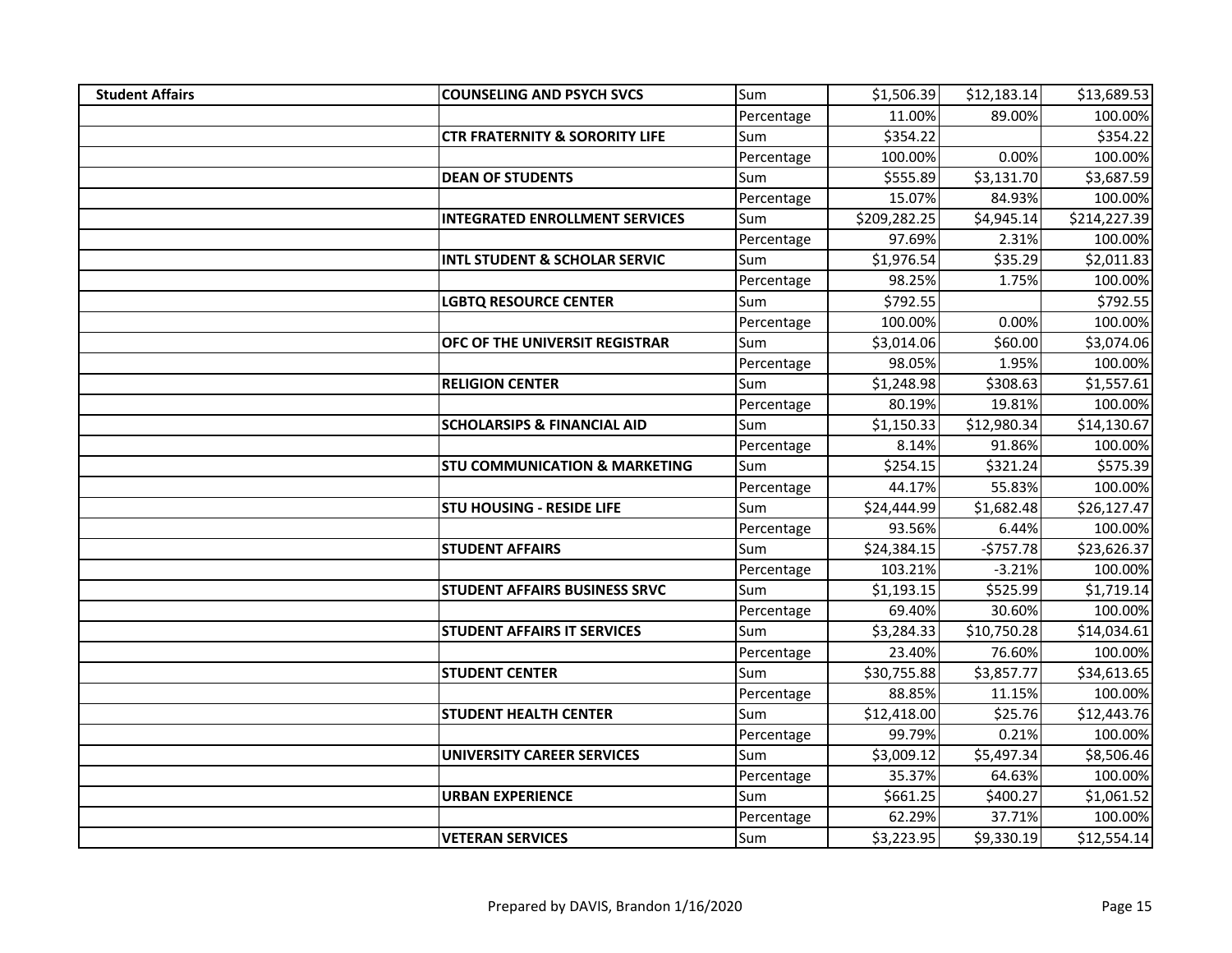| <b>Student Affairs</b>                      | <b>VETERAN SERVICES</b>                   | Percentage | 25.68%                | 74.32%              | 100.00%                |
|---------------------------------------------|-------------------------------------------|------------|-----------------------|---------------------|------------------------|
|                                             | <b>WELLNESS CENTER</b>                    | Sum        | \$5,486.53            |                     | \$5,486.53             |
|                                             |                                           | Percentage | 100.00%               | 0.00%               | 100.00%                |
|                                             | <b>WOMEN &amp; GENDER RESOURCE CENTER</b> | Sum        | \$185.06              | \$18.44             | \$203.50               |
|                                             |                                           | Percentage | 90.94%                | 9.06%               | 100.00%                |
| <b>Student Affairs Sum</b>                  |                                           |            | \$442,920.93          | \$139,707.95        | \$582,628.88           |
| <b>Student Affairs Percentage</b>           |                                           |            | 76.02%                | 23.98%              | 100.00%                |
| <b>Technology</b>                           | <b>CENTER FOR LIFE SCIENCES TECH</b>      | Sum        | \$9,049.00            |                     | \$9,049.00             |
|                                             |                                           | Percentage | 100.00%               | 0.00%               | 100.00%                |
|                                             | <b>CONSTRUCTION MANAGEMENT</b>            | Sum        | \$19,690.53           | \$8,355.28          | \$28,045.81            |
|                                             |                                           | Percentage | 70.21%                | 29.79%              | 100.00%                |
|                                             | <b>DEAN, TECHNOLOGY</b>                   | Sum        | \$23,182.51           | \$41,563.28         | \$64,745.79            |
|                                             |                                           | Percentage | 35.81%                | 64.19%              | 100.00%                |
|                                             | <b>ENGINEERING TECHNOLOGY</b>             | Sum        | \$49,202.91           | \$14,196.97         | \$63,399.88            |
|                                             |                                           | Percentage | 77.61%                | 22.39%              | 100.00%                |
|                                             | HUMAN DEVELOP AND CONSUMER SCI            | Sum        | \$1,640.23            | \$250.98            | \$1,891.21             |
|                                             |                                           | Percentage | 86.73%                | 13.27%              | 100.00%                |
|                                             | I LT                                      | Sum        | \$14,380.71           | \$1,389.70          | \$15,770.41            |
|                                             |                                           | Percentage | 91.19%                | 8.81%               | 100.00%                |
| <b>Technology Sum</b>                       |                                           |            | \$117,145.89          | \$65,756.21         | \$182,902.10           |
| <b>Technology Percentage</b>                |                                           |            | 64.05%                | 35.95%              | 100.00%                |
| Univ Marketing, Comm & Media Rel            | <b>MARKETING</b>                          | Sum        | \$49,828.33           |                     | \$49,828.33            |
|                                             |                                           | Percentage | 100.00%               | 0.00%               | 100.00%                |
|                                             | <b>MEDIA RELATIONS</b>                    | Sum        | \$7,500.00            |                     | \$7,500.00             |
|                                             |                                           | Percentage | 100.00%               | 0.00%               | 100.00%                |
|                                             | <b>STRATEGIC COMMUNICATION</b>            | Sum        | \$211.95              |                     | \$211.95               |
|                                             |                                           | Percentage | 100.00%               | 0.00%               | 100.00%                |
|                                             | VC/VP UNIV MKTG, COM & MED REL            | Sum        | \$6,209.95            | \$2,551.25          | \$8,761.20             |
|                                             |                                           | Percentage | 70.88%                | 29.12%              | 100.00%                |
| Univ Marketing, Comm & Media Rel Sum        |                                           |            | \$63,750.23           | \$2,551.25          | \$66,301.48            |
| Univ Marketing, Comm & Media Rel Percentage |                                           |            | 96.15%                | 3.85%               | 100.00%                |
| <b>University Advancement</b>               | <b>ALUMNI RELATIONS</b>                   | Sum        | \$2,823.76            | \$102.67            | \$2,926.43             |
|                                             |                                           | Percentage | 96.49%                | 3.51%               | 100.00%                |
|                                             | <b>ANNUAL GIVING</b>                      | Sum        | \$42,935.28           |                     | \$42,935.28            |
|                                             |                                           | Percentage | 100.00%               | 0.00%               | 100.00%                |
|                                             |                                           |            |                       |                     |                        |
|                                             | <b>BUSINESS OPERATIONS</b>                | Sum        | \$20,309.62<br>94.43% | \$1,198.77<br>5.57% | \$21,508.39<br>100.00% |